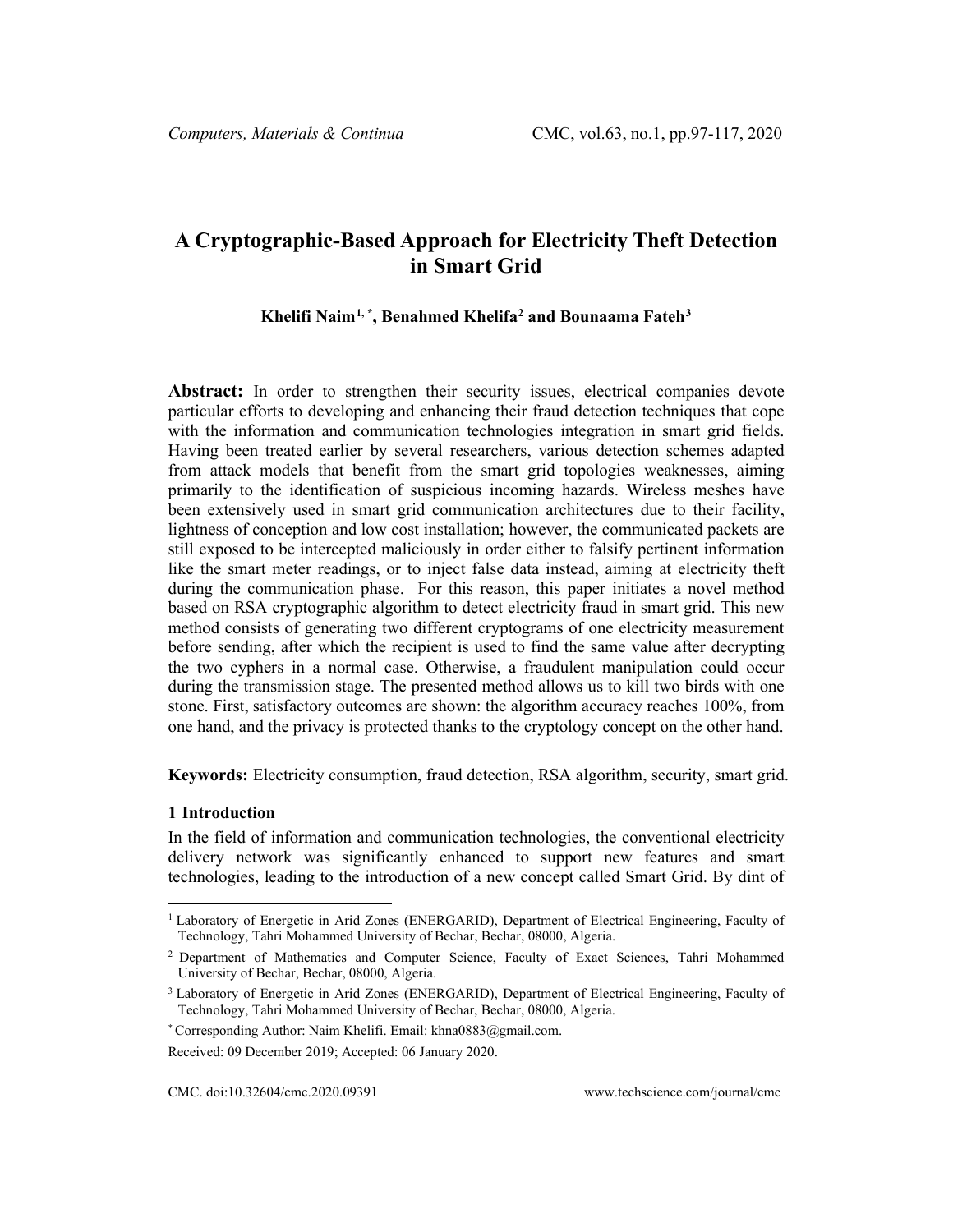an Advanced Metering Infrastructure (AMI), a bidirectional communication flow is ensured between the end-users (smart meters) and the utility companies (providers). However, the advanced technologies have their own weak spots that present a fertile environment for malicious users to affect the smart grid functionalities. Non-Technical Losses (NTL) are one of the most serious hazards that have been identified since the smart grid appearance. They refer mainly to energy theft that could be performed by means of illegal data manipulation (fraud) or direct connections to the grid (theft), adding to secondary facts as flawed equipment or billing errors [Kosut, Santomauro, Jorysz et al. (2015)]. A recent study from [LLC (2015)] reported that the top 50 emerging market countries lose 58.7 billion dollars per year due to the NTL fraud. Moreover, these countries will likely invest \$168 billion over the next decade to improve the reliability of Smart Grid infrastructure and to combat the NTL fraud. Hence, several studies were conducted to overcome this challenge, aiming to improve fraud detection mechanisms to go in parallel with the worsening of attacks. Numerous fraud detection techniques are grounded on machine learning and data analysis algorithms, which are very promising and suitable approaches capable of determining user profiles [Diffie and Hellman (1976); Abreua, Pereira and Ferrão (2012); Huang, Tang, Cheng et al. (2014); Zanetti, Jamhour, Pellenz et al. (2016); Zheng, Chen, Wang et al. (2018)], etc. However, these techniques require large amounts of data to build robust consumer profiles. In other words, the more the consumer data base is important, the more its consumption pattern is significant. Moreover, the electricity consumption of one client changes depending on the season, period of day, holidays or vacation, which not only increases the difficulty of reporting significant client profiles, but also leads to a confusion in distinguishing the normal from the abnormal consumption patterns.

This paper presents a new concept in fraud detection schemes, whereby the smart meter reading is encrypted (smart meter side) before sending, where the recipient (company) decrypts the received codes to check the correctness of the electricity consumption value (Section 4). Thus, the RSA encryption algorithm is applied in this approach because of its easier conception algorithm and its strength against hacking. Based only on the instantaneous smart meter reading, the proposed technique is able to detect fraudulent changes to the real reported consumption, neglecting any external factors (seasons, period, etc.); in other words, no more data is required to learn the consumption profile. This main contribution allows the proposed approach to be practical in the real world due to the simplicity of its implementation and its promising results that show an accuracy of 100% (Section 7). As far as we know, this is the first time that this approach has been implemented with such impeccable results when compared with the existing works in that field.

#### **2 Related works**

The Smart Grid concept consists of handling the traditional power grid by an armada of information and communication technologies for the purpose of improving the electrical system profitability. Accordingly, new cyber-attacks that appeared led us to rethink new defence's mechanisms able to strengthen the security of companies. In that way, numerous studies have taken place in order to come up with new fraud detection approaches that can deal with those hazards.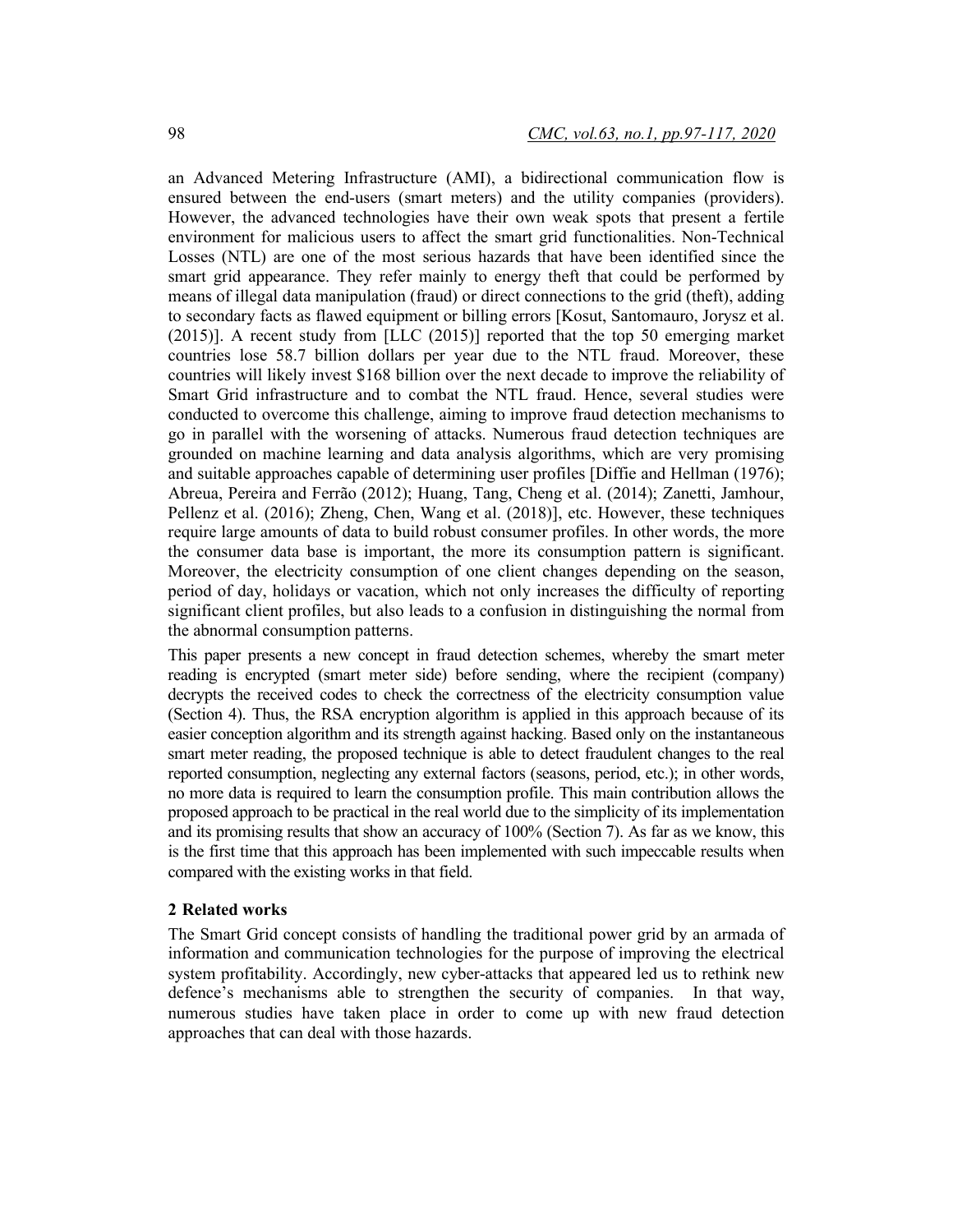Aiming to maintain a high level of reliability and efficiency of smart grid systems, utilities and researchers focus on dealing with any potential threat by means of countermeasures and detection mechanisms in real time. In that field, Jian et al. [Jian, Lu, Wang et al. (2014)] reported a survey of some AMI energy theft detection schemes summarizing them into three categories: classification-based, state estimation-based, and game theory-based.

A recent review of various modelling techniques for the detection of electricity theft in smart grid environment has been reported in Ahmad et al. [Ahmad, Chen, Wang et al. (2018)], it focuses on the various modelling practices for the identification and apprehension of non-technical losses. Various data mining modelling approaches were deeply studied, showing their impact on expediting the investigators and scientists.

Habitual consumer consumption represents the client profile which is nearly the same over seasons, so each household has its usual consumption pattern that helps companies to identify the abnormal behaviour. Abreua et al. [Abreua, Pereira and Ferrão (2012)] highlighted a methodology for habitual electricity consumption detection using pattern recognition given the intrinsic characteristics of the family. Two main patterns are discovered: persistent daily routines and patterns of consumption or baselines typical of weather and daily conditions when nearly 80% of household electricity use can be explained.

Machine learning algorithms are also applied to separate secure from attacked measurements [Ozay, Esnaola, Vural et al. (2016)]. Well-known batch and online learning algorithms (supervised and semi supervised) are employed with decision and feature level fusion to model the attack detection problem. The relationships between statistical and geometric properties of attack vectors employed in the attack scenarios and learning algorithms are analysed to detect unobservable attacks using statistical learning methods.

In Nasim et al. [Nasim, Jelena, Vojislav et al. (2014)], the AMI security requirements and bugs have been discussed in a survey of recent studies of the threat detection solution before an Intrusion Detection System was proposed for the neighbourhood area network (NAN) in AMI in order to manage the smart metering communication network, taking into consideration several attacks against physical, MAC, transport, and network layers.

A proposed method for state estimation in smart grid that uses a revolutionary algorithm such as bat algorithm with a hybrid approach based on a weighted least square technique offers an opportunity to omit and detect fake data [Khorshidi and Shabaninia (2015)].

Non-Technical Losses Fraud Detection techniques (NFD) were known as accessible and practical schemes useful to identify NTL fraud in Smart Grid. They allow differentiating tampered-with meters from normal meters using the approximated difference between the billing electricity and the actually consumed electricity. In that way, a novel detector has been proposed in order to detect colluded Non-Technical Losses in Smart Grid (CNTL) where its main contribution focused on identifying four types of that sort of NTL which are: segmented CNTL frauds, fully overlapped CNTL frauds, partially overlapped CNTL frauds, and combined CNTL frauds [Han and Xiao (2017)].

Another solution has been developed to address the issue of false data injection called the adaptive Cumulative Sum (CUSUM) algorithm [Huang, Tang, Cheng et al. (2014)]. The presented scheme consists of two interleaved steps: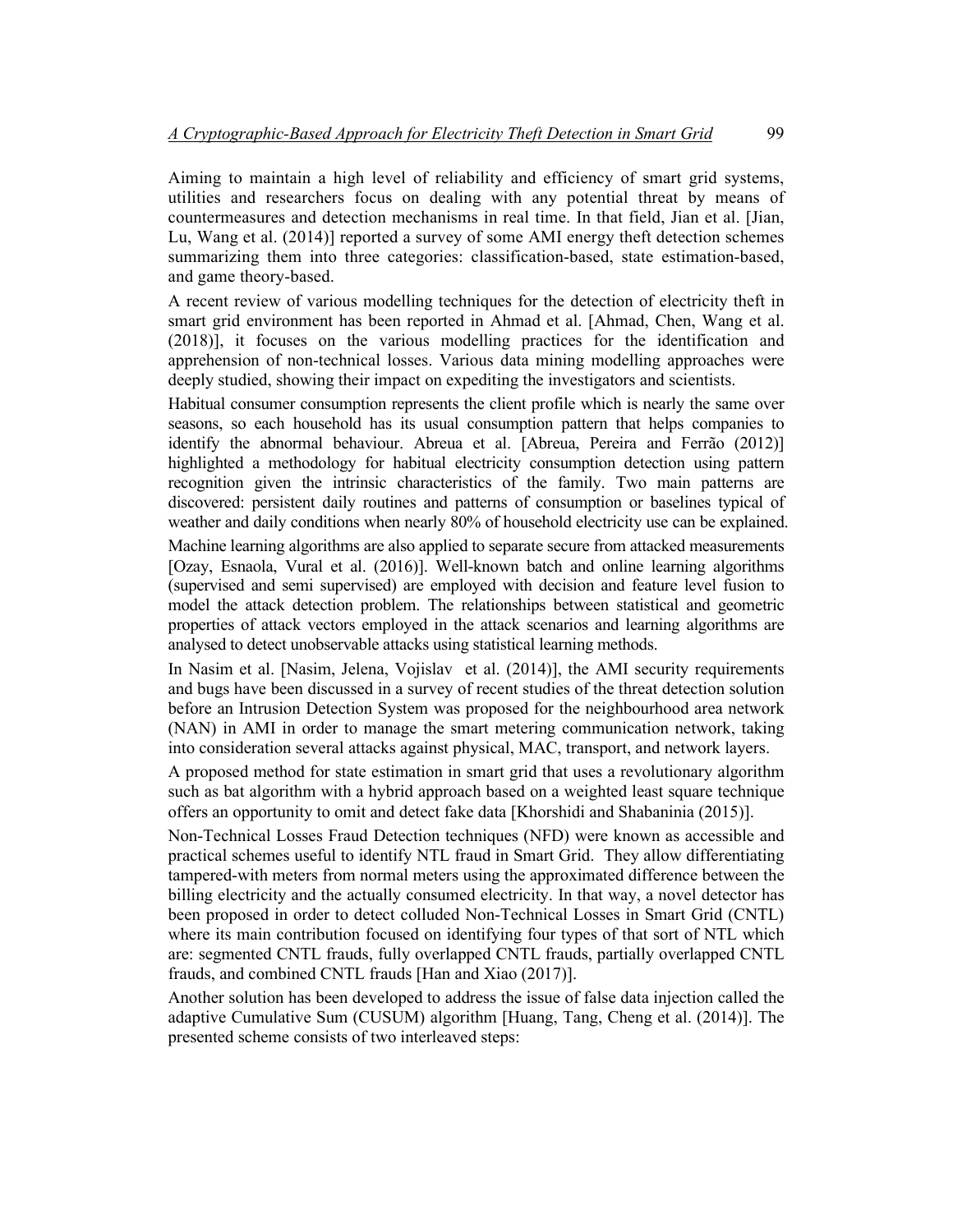• Introduces the unknown variable solver technique based on the Rao test.

• Applies the multithread CUSUM algorithm in order to determine quickly the eventual adversary respecting the given constraints.

Additionally, the Markov-chain-based analytical model was used to characterize the behaviour of the proposed method.

In Liu et al. [Liu and Hu (2016)], authors explore the social pattern of the networked smart homes studying the fact of falsifying the smart meter readings inductive to energy theft. The simulation results show that the hacker's energy billing could be reduced by 208% at the cost of other consumers; for that, they also performed a detection approach based on Bollinger bands and partially observable Markov decision process (POMDP). In order to ameliorate the efficiency and to cope with the high complexity of POMDP, they propose a probabilistic belief-state-reduction-based adaptive dynamic programming method. The accuracy detection reached the 92.55%.

Tariq et al. [Tariq and Poor (2016)] used as a Stochastic Petri Net SPN formalism is used to detect and localize the occurrence of theft in grid-tied MGs. Singular Value Decomposition (SVD) is used to calculate the accurate line resistance for theft detection in distribution systems.

Jokar et al. [Jokar, Arianpoo and Leung (2016)] presented a consumption pattern-based energy theft detector, which leverages the predictability property of customers' normal and malicious consumption patterns. Using distribution transformer meters, areas with a high probability of energy theft are short listed, and by monitoring abnormalities in consumption patterns, suspicious customers are identified. Application of appropriate classification and clustering techniques, as well as concurrent use of transformer meters and anomaly detectors, make the algorithm robust against non-malicious changes in usage pattern, and provide a high and adjustable performance with a low sampling rate.

Most of existing schemes either rely on pre-defined thresholds, or require external knowledge. This may lead to low detection accuracy when the thresholds are improperly defined, and when there is a lack of external knowledge. To deal with these challenges, a Gaussian-Mixture Model-based Detection (GMMD) scheme is proposed in Yang et al. [Yang, Zhao, Zhang et al. (2016)] to counteract data integrity attacks. That scheme operates through narrowing the range of normal data, which can be obtained through clustering the historical data and learning minimum and maximum values, or distance values to the centre of each individual cluster. The historical data is partitioned into the appropriate number of clusters K leveraging the Gaussian-Mixture model and measurement values in each cluster Clu<sub>k</sub> (where k=1; 2 . . .K) giving the narrowed range of normal data that could increase the probability of detecting malicious data.

An anomaly detection method that combines Principal Component Analysis (PCA) and Density-Based Spatial Clustering of Applications with Noise (DBSCAN) to verify the integrity of the smart meter measurements was proposed in Varun et al. [Varun , Gabriel and William (2015)].

Zheng et al. [Zheng, Yang, Niu et al. (2017)] proposed an electricity-theft detection method based on Wide & Deep Convolutional Neural Networks (CNN) model. The Deep CNN component aims to identify the non-periodicity of electricity-theft and the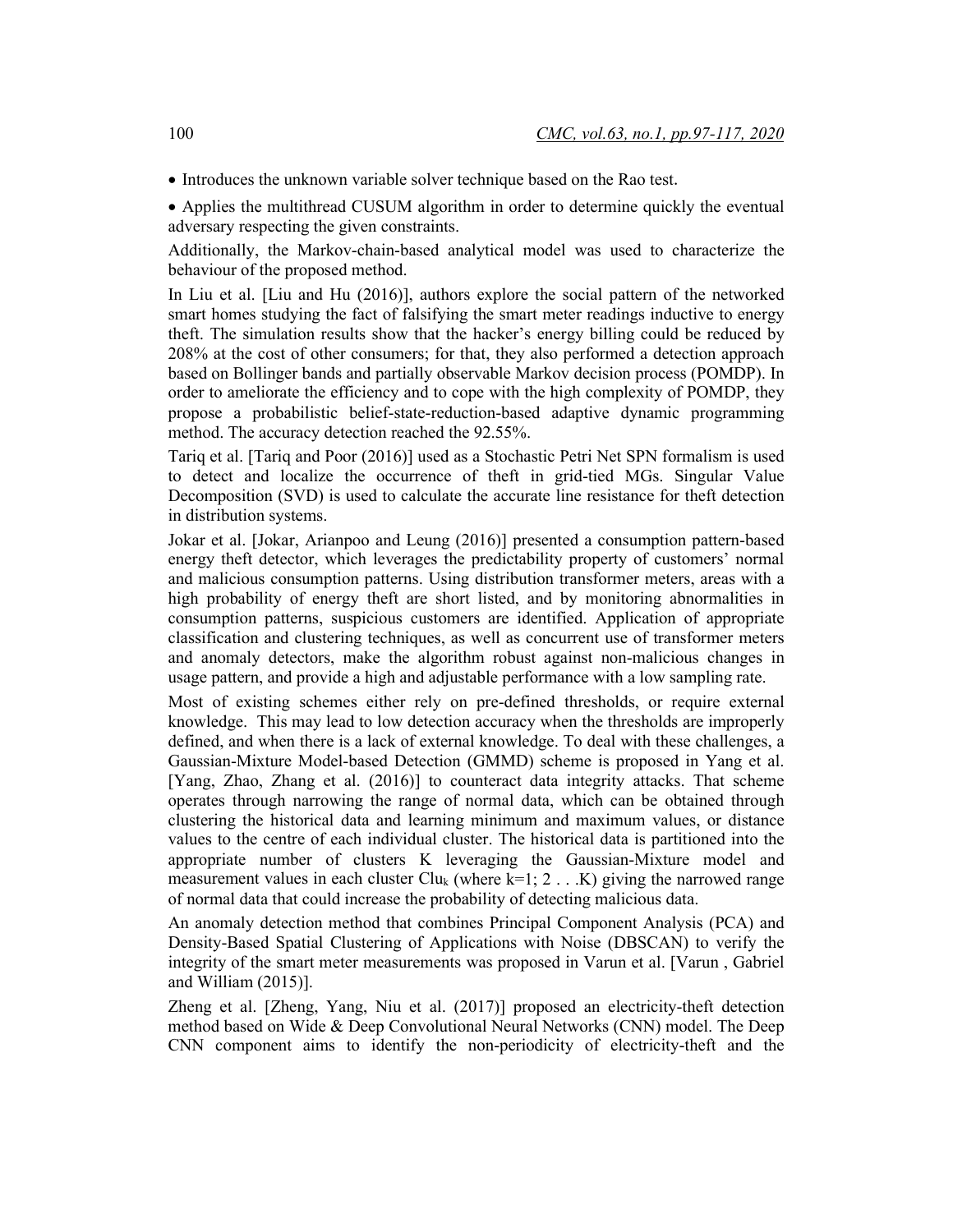periodicity of normal electricity usage based on two dimensional (2-D) electricity consumption data. Meanwhile, the Wide component can capture the global features of 1- D electricity consumption data.

Zanetti et al. [Zanetti, Jamhour, Pellenz et al. (2017)] introduced a fraud detection system (FDS) for AMI based on anomaly detection on the energy consumption reports from smart meters. A short-lived patterns have been proposed in this paper, in which a small set of recent measures could clearly defined the consumer behaviour. This approach allows the FDS to account for natural changes in the consumption behaviour of users and also helps to preserve their privacy.

Zheng et al. [Zheng, Chen, Wang et al. (2018)] aims to overcome the problem of poor accuracies confronted in the approaches that are based on the labelled data set or additional system information which is difficult to obtain in reality. Two novel data mining techniques are combined in order to solve the problem. One technique is the Maximum Information Coefficient (MIC), which can find the correlations between the non-technical loss (NTL) and a certain electricity behaviour of the consumer. MIC can be used to precisely detect thefts that appear normal in shapes. The other technique is the clustering technique by fast search and find of density peaks (CFSFDP) that finds the abnormal users among thousands of load profiles, making it quite suitable for detecting electricity thefts with arbitrary shapes.

Comparing to existing works, our proposed approach distinguish itself by:

- A new and different fraud detection paradigm is presented by applying the RSA algorithm as our basic detection tool, not only its habitual purpose as encryption algorithm. As far as we know, this idea is the first in the fraud detection concept.
- No prior data, neither external knowledge are required to build the consumer's patterns. The only mandatory data is the instantaneous smart meter reading, whereby other fraud detection technics may require daily, weekly, monthly or even more, to report the consumer consumption profile.
- The present scheme reports an excellent result comparing with existing works, adding to the simplicity of FDS consumption, promote this technic to be easily partible in the real world.
- The privacy is extremely protected thanks to the RSA concept.

# **3 System and attack model**

Improved by an advanced metering infrastructure (AMI), smart grid communication networks are able to gather, ensure flowing, and report a large amount of data optimally when compared with the legacy power grid. The supported data are as follows: electricity consumption amount, measurements sensing, commands monitoring and so on; aiming generally at real time pricing, at leading electricity distribution on the right way, and at enabling a near-instantaneous balance of supply and demand management.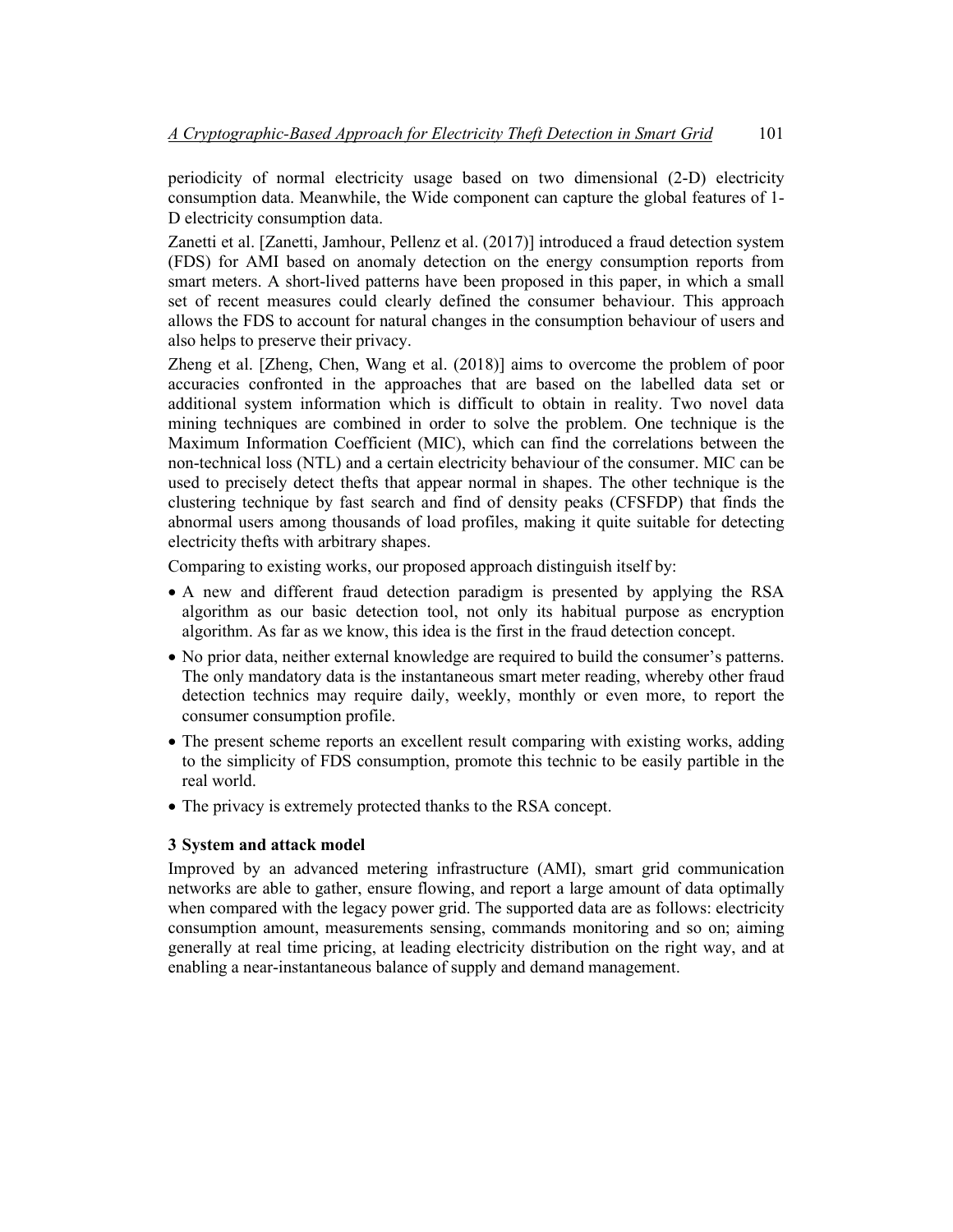

**Figure 1:** Basic AMI architecture

Fig. 1 presents the basic architecture of an AMI [Jian, Lu, Wang et al. (2014)], including the different kinds of the communication networks along with their requirements. However, this substantial enhancement is accompanied by important security issues about the potential vulnerabilities of the new technologies being introduced, especially, the wireless mesh implemented in the different network ranges (HAN, LAN or WAN); thus, communicated data are potentially vulnerable to adversaries' manipulations during any of these stages. Tab. 1 [Mahmud, Vallakati, Mukherjee et al. (2015)] recapitulates the common wireless communication technologies, adding to their vulnerabilities and the recommended solutions.

An understood framework of attack vector of Metering data was stated in Skopik et al. [Skopik and Ma (2012)], where the analyses of the threats and vulnerabilities are structured in three levels: the first one refers to the HAN stage's hazards that cope with threats to electric appliances, smart meters and their uplink to concentrator nodes. The second level refers to the NAN coverage that deal with vulnerabilities of the uplink from smart meters over concentrator nodes to data centres. And the last level deals with Webbased applications and community networks that use gathered meter data.

Furthermore, one common threat that is noticed within the three tiers reported in that study [Skopik and Ma (2012)] is the smart metering data fraudulent manipulations, serving to inject false data instead the legitimates ones, erase the measurement to behave as vacancy period, or report negative readings for acting as if that building provides the electricity power (e.g., solar panel), etc. Subsequently, the miss-reported readings lead to severe consequences ensuing from the attacker's goals such as financial gains, personal revenge, etc.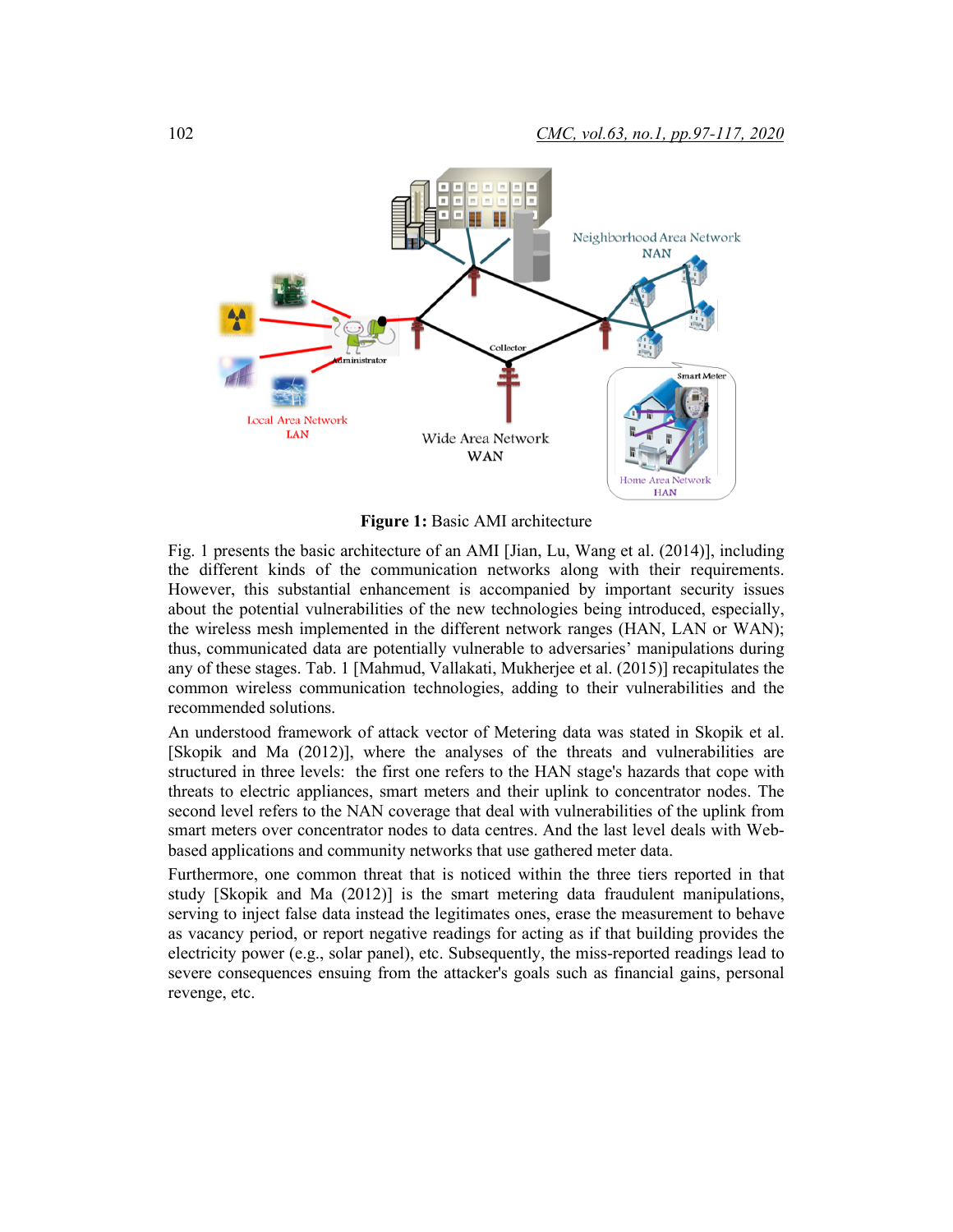| <b>Technology</b>                                             | Advantage                                                                                                                           | <b>Vulnerabilities</b>                                                                                                                                                                                     | <b>Solutions</b>                                                                                          |
|---------------------------------------------------------------|-------------------------------------------------------------------------------------------------------------------------------------|------------------------------------------------------------------------------------------------------------------------------------------------------------------------------------------------------------|-----------------------------------------------------------------------------------------------------------|
| Wi-Fi                                                         | Open Standard, High<br>throughput Strong<br>Home market<br>penetration Low cost<br>Relatively secure<br>communication               | Traffic Analysis, Passive<br>and active eavesdropping,<br>Man-in-the-middle<br>attack, session hijacking,<br>and replay attacks.                                                                           | Two way<br>authentication,<br>encryption.                                                                 |
| ZigBee [Batista,<br>Melício and<br><b>Mendes (2014)]</b>      | high reliability, self-<br>configuration and self-<br>healing, Low power<br>consumption, low cost                                   | Jamming, Message<br>capturing and tampering,<br>Exhaustion                                                                                                                                                 | A utility gateway<br>device between HAN<br>and SM, authentication,<br>encryption                          |
| <b>Mobile</b><br><b>Communications</b><br>and Femtocells      | Consistent coverage in<br>office or home, less<br>power consumption                                                                 | Network and service<br>availability disruption,<br>Fraud and service theft,<br>Privacy and<br>confidentiality disruption                                                                                   | Two way<br>authentication.<br>encryption                                                                  |
| WiMAX [Bian,<br>Kuzlu,<br>Pipattanasomporn<br>et al. $(2014)$ | High data rate (1 Gbps<br>for stationary users),<br>Low latency,<br>Advanced Quality of<br>Service (QoS),<br>Sophisticated security | Ranging Attack (DoS<br>attack, downgrading<br>attack, water torture<br>attack), Power Saving<br>Attack, man-in-the-<br>middle attack, Replay<br>theft of service attack,<br>Traffic analysis<br>techniques | Encryption, Intrusion<br>detection schemes.<br>access control to<br>specific applications                 |
| <b>Long Term</b><br><b>Evolution (LTE)</b>                    | Less Interference,<br>Resource efficient<br>[Yaacoub and Abu-<br>Dayya (2014)]                                                      | Attacks on the air<br>interface, Attacks against<br>the core network                                                                                                                                       | Two way<br>authentication.<br>encryption, introduction<br>of mobile virtual<br>network operator<br>(MVNO) |

**Table 1:** Vulnerabilities and solutions to types of wireless communication technologies

This paper addresses mainly the false data injection (FDI) issue that occurs during the communication stage, resulting on erroneous data of smart meter readings. FDIs (false data injection) are defined as the attacks that modify how the smart meter computes and report energy consumption [Chen, Yang, McCann et al. (2015); Zanetti, Jamhour, Pellenz et al. (2017)]. Tab. 2 presents a formal definition of how FDI may modify consumption reports. The table includes proposals from [Jokar, Arianpoo and Leung (2016); Zanetti, Jamhour, Pellenz et al.  $(2017)$ ; Zheng, Chen, Wang et al.  $(2018)$ ]. In Tab. 2,  $x_t$  is the original consumption reported at time  $t$  and  $\tilde{\boldsymbol{x}}_t$  is the tampered one.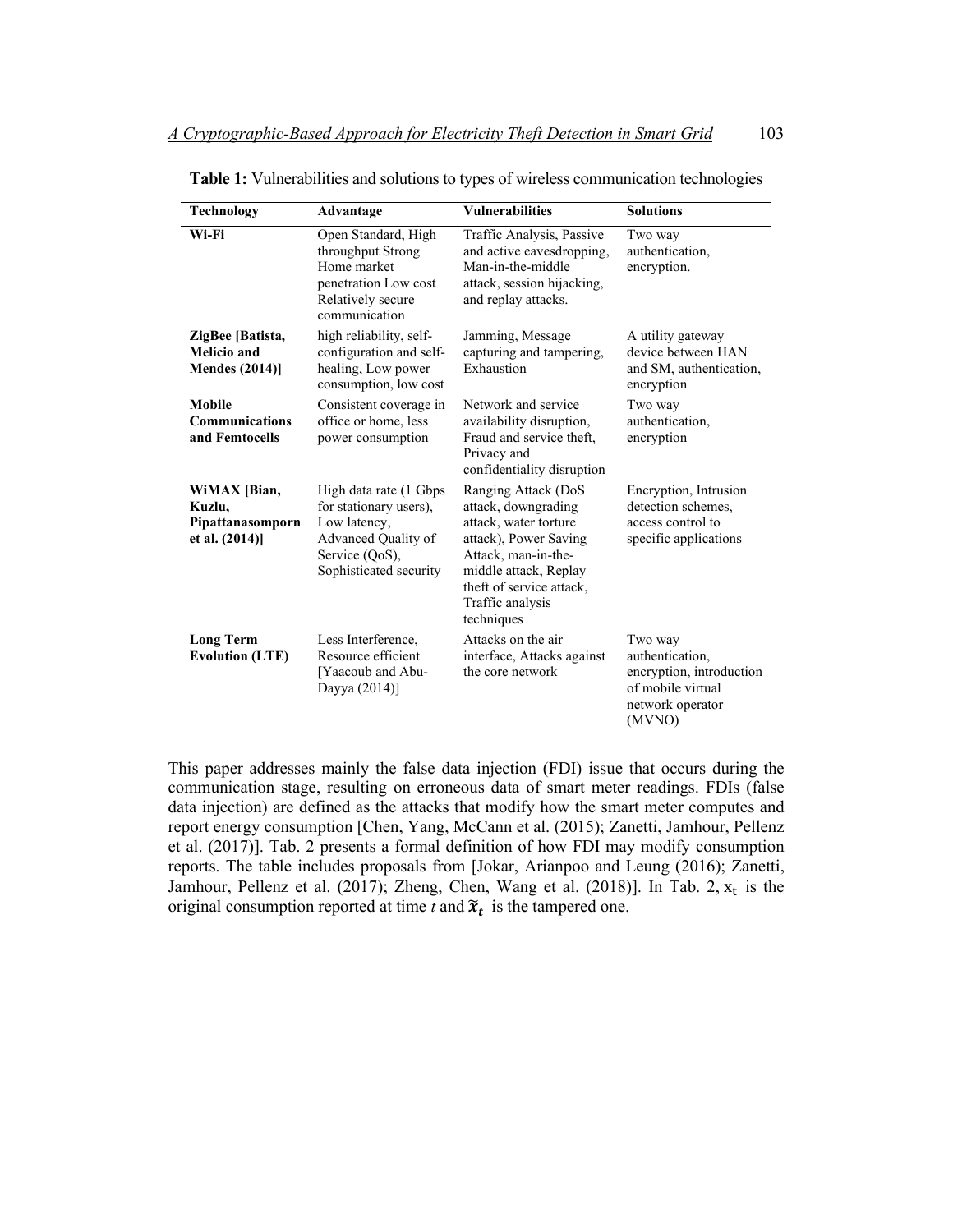**Table 2:** FDI types defined in [Zanetti, Jamhour, Pellenz et al. (2017)]

| <b>Types</b> | Modification                                                                                       |
|--------------|----------------------------------------------------------------------------------------------------|
| FDI1         | $\widetilde{x}_t \leftarrow \alpha$ . $x_t$ where $0 < \alpha < 1$                                 |
|              | $\alpha$ : same for all reports                                                                    |
| FDI2         | $\widetilde{x}_t \leftarrow f(x_t)$                                                                |
|              | $f(x_t) = \begin{cases} x_t & \text{if } x_t \leq c \\ \tilde{c} & \text{if } x_t > c \end{cases}$ |
|              | $\mathbf{c}$ : cut-off point                                                                       |
|              | $c_{min} < \tilde{c} < c$ : randomly defined                                                       |
| FDI3         | $\widetilde{x}_t \leftarrow \max(x_t - c, 0)$                                                      |
|              | <b>c</b> fixed value in kwh                                                                        |
| FDI4         | $\widetilde{x}_t \leftarrow f(t)$ . $x_t$                                                          |
|              | $f(t) = \begin{cases} 0 \text{ if } t_i < t < t_f \\ 1 \text{ otherwise} \end{cases}$              |
|              | $t_f - t_i$ randomly defined each day                                                              |
| FDI5         | $\widetilde{x}_t \leftarrow \alpha_t$ , $x_t$ where $0 < \alpha_t < 1$                             |
|              | $\alpha_t$ randomly defined for each report                                                        |
| FDI6         | $\widetilde{\mathbf{x}}_t \leftarrow \alpha_t$ . $\overline{x}$ where $0 < \alpha_t < 1$           |
|              | average consumption for each selected<br>$\bar{x}$<br>period                                       |
|              | $\alpha_t$ randomly defined for each report                                                        |

In FDI1, consumption reports are reduced by a constant percentage throughout the entire fraudulent period. In FDI2, reports above a threshold are clipped. In FDI3, a constant value is subtracted from all reports. FDI4 replaces by zero all reports during a random period defined each day. In FDI5, every consumption report is modified by a different percentage. Finally, FDI6 generates synthetic reports by multiplying the average consumption of previous month by a random percentage defined for each report.

For this reason, efficient detection mechanisms are strongly required in order to identify clearly the miss-reported values of smart meter readings, which is the subject of the present paper.

#### **4 RSA cryptographic algorithm fraud detection system (RSA-FDS)**

#### *4.1 Fraud detection model (FDM)*

As stated in the previous section, smart metering data that play a vital role in the AMI functioning represent the main target for adversaries aiming to disturb the efficient processing of the smart grid tasks. So, it is very important to identify any illegal manipulation on the communicated metering data the soonest possible to prevent the perturbation of the system in responding as expected. The proposed model could be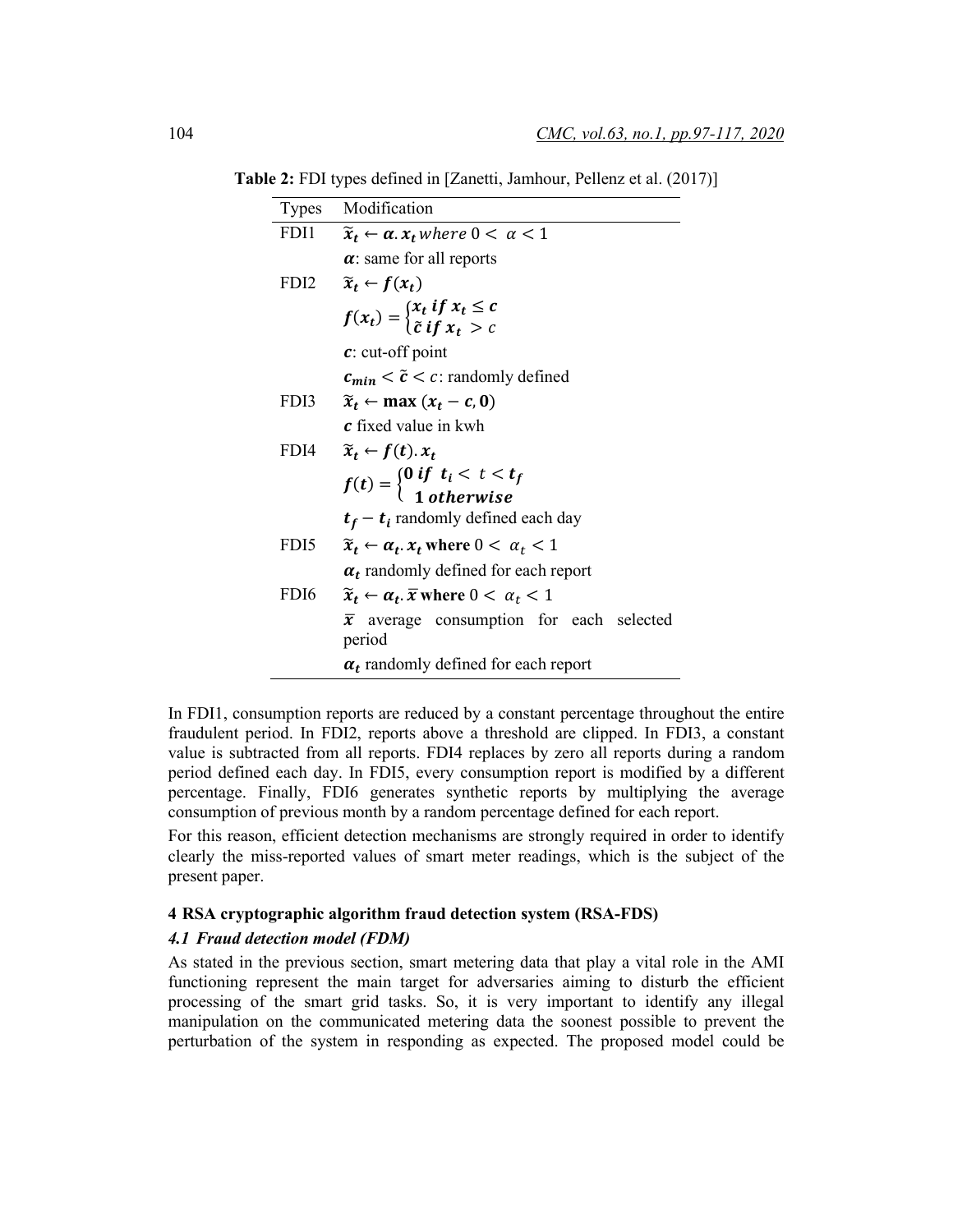applied on various sorts of data flowing in the smart grid. In that case, the fraud in electricity consumption based on smart meter readings is picked out by high-lightening the model concept.



**Figure 2:** Fraud detection model (FDM)

Assuming that *x* represents the normal measures of the electricity consumption of period of time *t*. By means of an encryption function *f*, a cypher message  $\dot{x}$  is generated by the equation:

$$
\dot{x} = f(x) \tag{1}
$$

As it's known, the inverse function  $\bar{f}$ (decryption function) of the cryptogram x reports the original value x :

$$
x = \bar{f}(\dot{x}) \tag{2}
$$

So the basic concept of the proposed Fraud Detection Model (FDM) consists of encoding the smart meter reading before being communicated to the company, where this last one decodes the received value to obtain the original message. But, how can we confirm if the obtained value from the decryption function is the original one, or if it was altered, intentionally or unintentionally during the communication stages between the smart meter and the company?

In order to solve this dilemma, a reference value is needed for checking the correctness of the received measurement value. For that, one more code  $\ddot{x}$  is also created at the smart meter side by virtue of a second encryption function  $g$  where:

$$
\ddot{\mathbf{x}} = g(x) \tag{3}
$$

As stated in the Eq. (2), the decryption function  $\overline{g}$  of the code  $\ddot{x}$  must return the original value  $x$ :

| (4) |
|-----|
|     |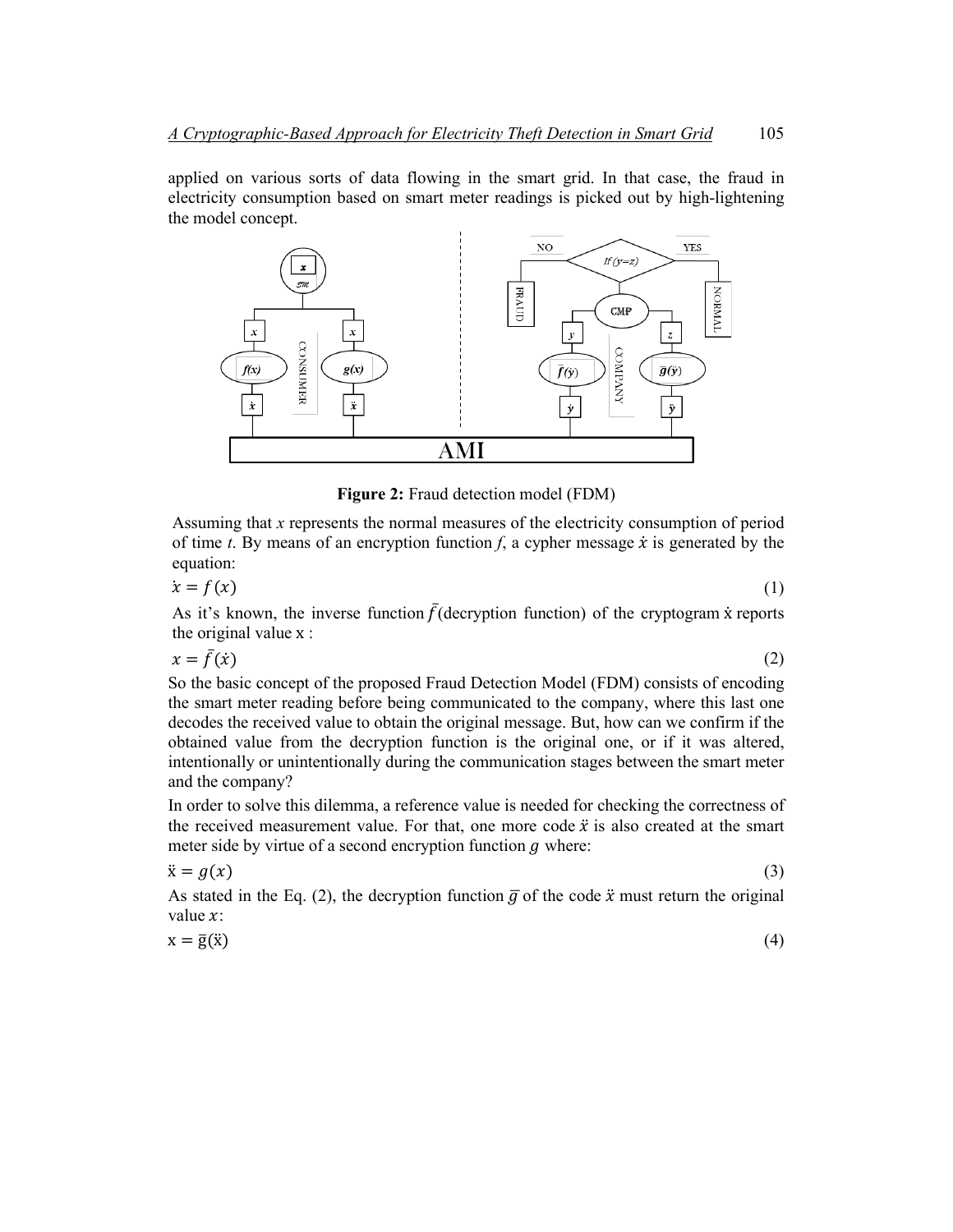

**Figure 1:** RSA keys creation

The recipient (company) obtains two cryptograms, and after being decrypted, the same value x should be reported by the two decryption functions f and g in normal cases. If the reported values are different, it means that the transferred data is altered during communication phase.

Quite simply, the measured amount of electricity consumption is encrypted twice at the consumer side (smart meter), before being sent through the AMI networks for the concerned stakeholders (e.g., billing services). So two codes are generated of one value at the first stage. The recipient (company) decrypts the two cryptograms and performs a comparison between the two. In the normal process, the two obtained values must be the same because the two codes are generated from the same value; otherwise, if the received messages are different, meaning that an illegal manipulation of the real amount has occurred during the communication stage between the consumer and the company. The fraud detection model (FDM) is described in Fig. 2.

#### *4.2 RSA algorithm*

Utilizing various mathematic theorems, RSA cryptographic algorithm is promoted as one of the most effective encryption algorithms that have been widely applied in networks communication security protocols. Being introduced in 1978 by Ron Rivest, Adi Shamir, and Leonard Adleman, the RSA algorithm is inspired from the Diffie et al. theorems proved earlier [Diffie and Hellman (1976)]. The main idea implemented by the RSA algorithm is public-key encryption [Milanov (2009)], where two keys are required in order to encrypt and decrypt the messages: the encryption keys are public, where the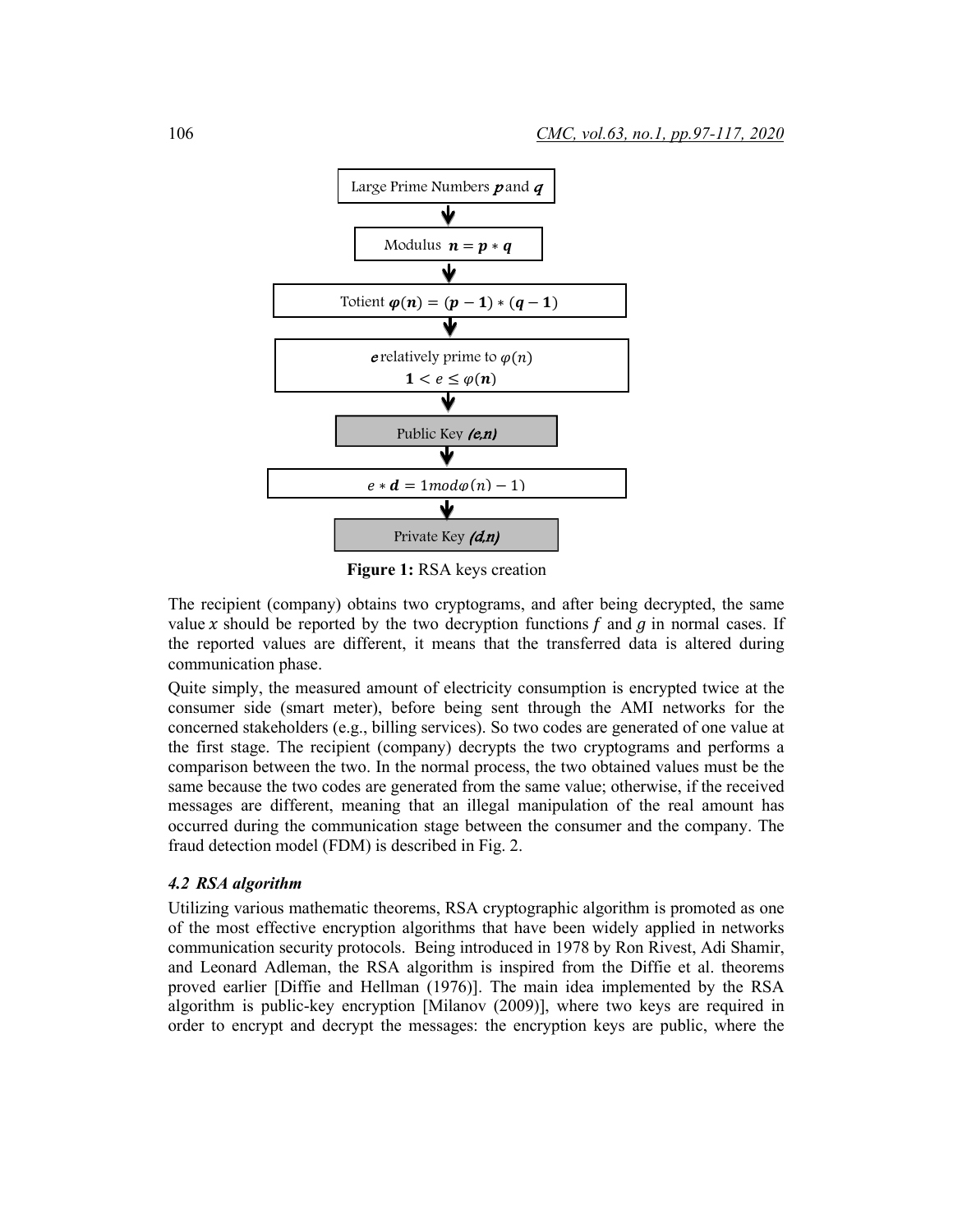decryption keys are private; in other words, only one who has the decryption keys can decipher the cryptograms.

Formally, if A wants to send a message M to B, he must use B's encryption key  $E_B$ which is public (retrieving from the public file PF) to encrypt the message  $M$ :

$$
C = E_B(M) \tag{5}
$$

And inversely, *B* must use his private decryption key  $D_B$  to decrypt the cypher text:

$$
M = D_B(C) \tag{6}
$$

In nutshell, the whole RSA process consists of three stages: keys creation (public and private), message encryption (using the public key) and the message decryption (by means of the decryption key). Fig. 3 summarises the full process of the public and private keys generation.

After the creation of the encryption key  $(e, n)$  and decryption key  $(d, n)$ , the message M is encrypted by being raised to the  $e^{th}$  power modulo n, in order to compute the cypher text  $C$ . The same operation is performed to deduce the plain text  $M$  by raising the cypher text  $C$  to the  $d^{th}$  power modulo  $n$ .

$$
C = M^e \mod(n) \tag{7}
$$

$$
M = Cd mod(n)
$$
 (8)

#### *4.3 Fraud detection system (FDS)*

As stated in the fraud detection model (FDM), the basic idea is to create two detection codes from the smart meter reading before it is sent to the utility for the billing task; thus, the electricity amount is encrypted twice using two different encryption keys  $(e; n)$  and  $(\acute{e}; \acute{n})$ , so the Eq. (1) and Eq. (3) become:

$$
\dot{x} = f(x) \quad \Rightarrow \quad \dot{x} = x^e \mod(n) \tag{9}
$$

$$
\ddot{x} = g(x) \quad \Rightarrow \quad \ddot{x} = x^{\dot{e}} \text{mod}(\dot{n}) \tag{10}
$$

The recipient (utility company) gets two codes  $\dot{x}$  and  $\ddot{x}$ . Performing the decryption operation by means of the different decryption keys  $(d; n)$  and  $(d; n)$  associated to their encryption keys  $(e, n)$  and  $(\dot{e}, \dot{n})$ respectively, Eq. (2) and Eq. (4) report:

$$
x = \bar{f}(\dot{x}) \quad \Rightarrow \quad x = \dot{x}^d \mod(n) \tag{11}
$$

$$
x = \bar{g}(\ddot{x}) \quad \Rightarrow \quad x = \ddot{x}^{\dot{a}} \mod(\dot{n}) \tag{12}
$$

therefore, the final result of the two decryption operations must report the same value  $x$ which is the original electricity measurement sent. Otherwise, the dissimilarity between the results of the two decryption processes means that one or both communicated values  $\dot{x}$  and  $\ddot{x}$  have been changed intentionally or unintentionally, which seems to be a fraudulent behaviour. Fig. 4 shows the full conception of the fraud detection scheme based on cryptographic RSA algorithm.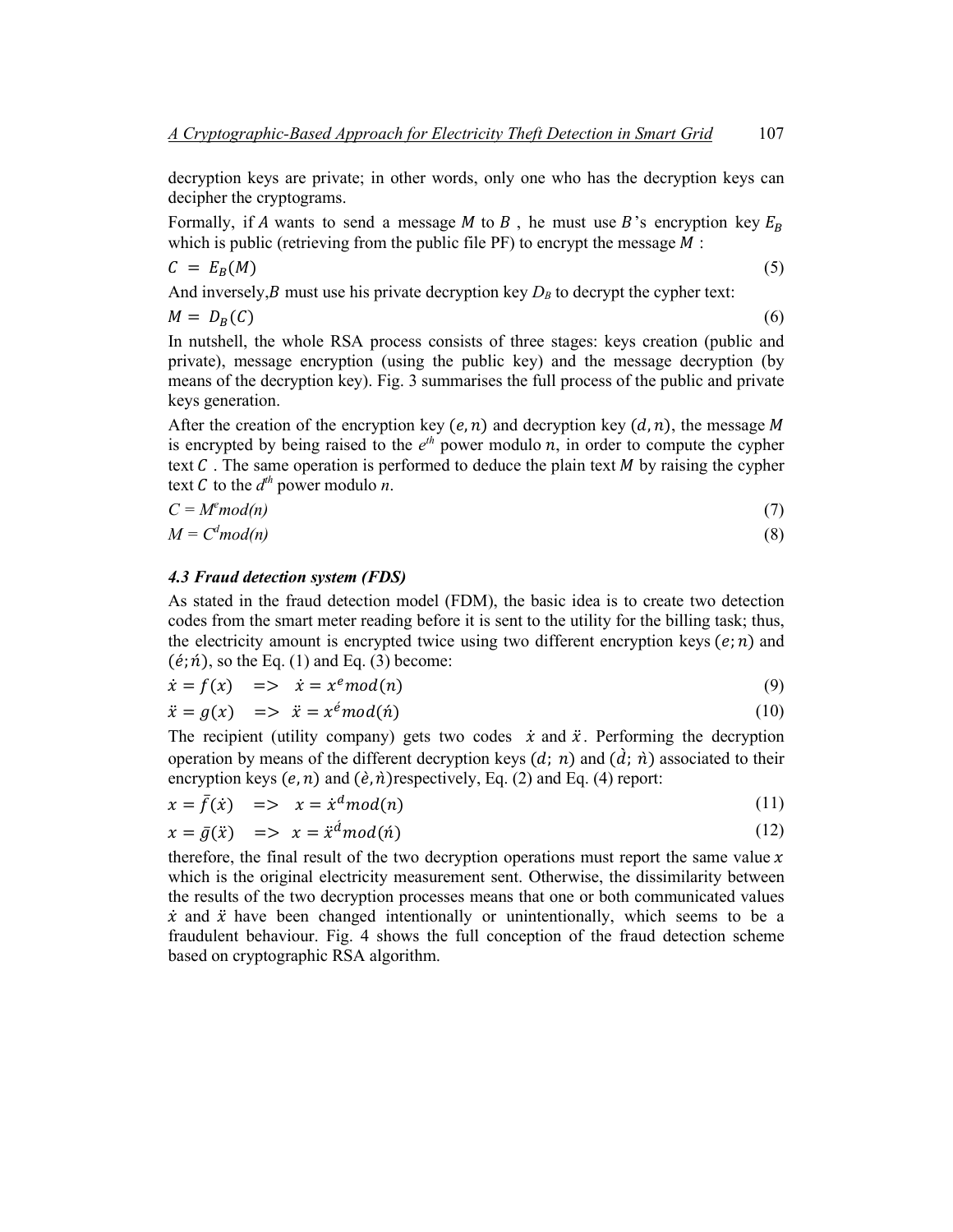

**Figure 2:** RSA based Fraud Detection System (RSAFDS)

## *4.4 RSA signature*

One more concern could be figured in this proposition, if an intruder attempts to use the company's encryption keys (e; n) and (e; n) in order to inject a false data pretending it comes from a legitimate smart meter. In that case, the receiver cannot guess the fraud attack because the final decrypted values are the same.

To address this issue, the signature concept of RSA algorithm is applied to ensure that the messages come from a trusted smart meter.

Basically, company generates a set of RSA keys couples (encryption and decryption keys), and allocates to each smart meter its own RSA encryption key  $E<sub>S</sub>$  that has been preconfigured into its soft program, but its associated decryption key  $D_s$  remains stored at the company side. So, anyone could discover those keys because they are privates and not shared.

According to RSA proprieties cited in Milanov [Milanov (2009)], every message is the cipher-text of another message, and that every cipher-text can be interpreted as a message.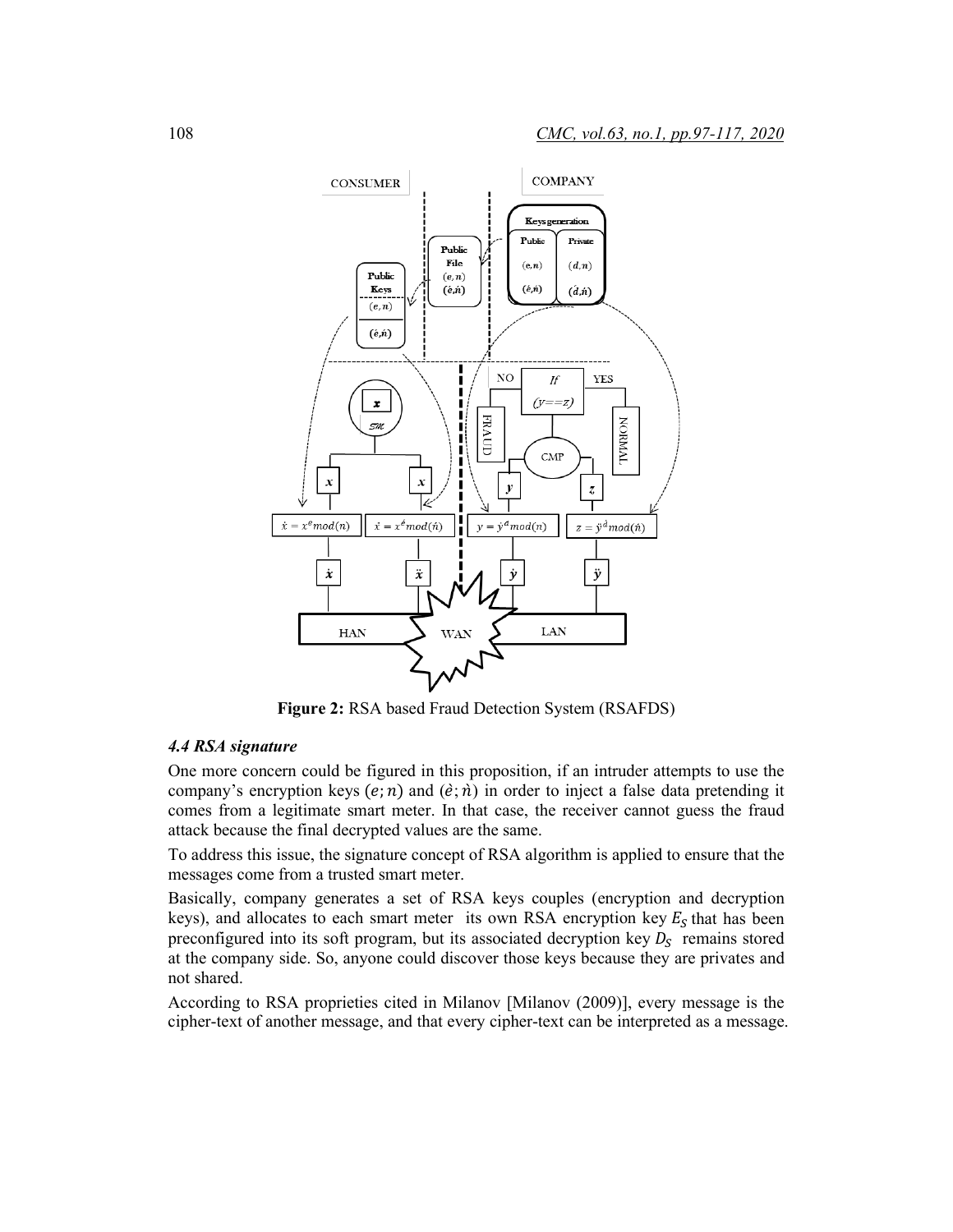The principal idea consists of encrypting the returned values of RSA-FDS encryption algorithm with the smart meter encryption key  $E_s$ .

Formally, in order to explain simply the signature concept, we consider that  $E_r$  (that stands for  $(e; n)$  used previously) and  $\vec{E}_r$  (representing  $(\vec{e}; \vec{n})$ ) represent the RSA-FDS encryption keys corresponding to the receiver (company) and *M* is the meter reading:

$$
E_r(M) = C
$$
  
\n
$$
\dot{E}_r(M) = \dot{C}
$$
\n(13)

After that, we sign the messages C and  $\hat{C}$  by being encrypted with the smart meter (sender) encryption key  $E_s$ :

$$
E_s(C) = S \text{ and } E_s(\hat{C}) = \hat{S}
$$
\n(14)

This way, we can assure only that the receiver can decrypt the document. When it does, it gets the signature by:

$$
Ds(S) = C \implies Ds(Es(C)) = C
$$
  
\n
$$
Ds(S) = C \implies Ds(Es(C)) = C
$$
 (15)

Now, we know the message came from the smart meter, since only his encryption key  $E_s$ could compute the signature.

After that, the following procedures of the RSA-FDS algorithm are effectuated as presented previously.

#### **5 Evaluation**

In order to evaluate the effectiveness of the proposed fraud detection technique, we use the Electricity consumption benchmarks [Department of Industry (2014)] that stands for a survey responses matched with household consumption data for 25 households. It contains includes half hourly electricity usage reports (in Watt Hours (WH)) for each household in the sample from 1 April 2012 to 31 March 2014 (or such time as data are available after the installation of a smart meter). Therefore, it is a reasonable assumption that all samples belong to honest users. The large number and variety of customers, long period of measurements and availability to the public make this dataset an excellent source for research in the area of analysis of smart meters data.

Then an abnormal vector of measures is created to simulate the six FDIs stated previously. The goal is not only to subject the two measurement vectors to the RSA-FDS, but also to evaluate the performance of the proposed algorithm by means of different metrics such as:

- True Positive (TP): refers to the positive instances classified as positive.
- False Negative (FN): refers to the misclassified positive instances.
- True Negative (TN): refers to the negative instances classified as negative.
- False Positive (FP): refers to the misclassified positive instances.

Using those different instances, the following metrics are defined as:

$$
TPR = TP/P \qquad & \qquad FPR = FP/P \tag{16}
$$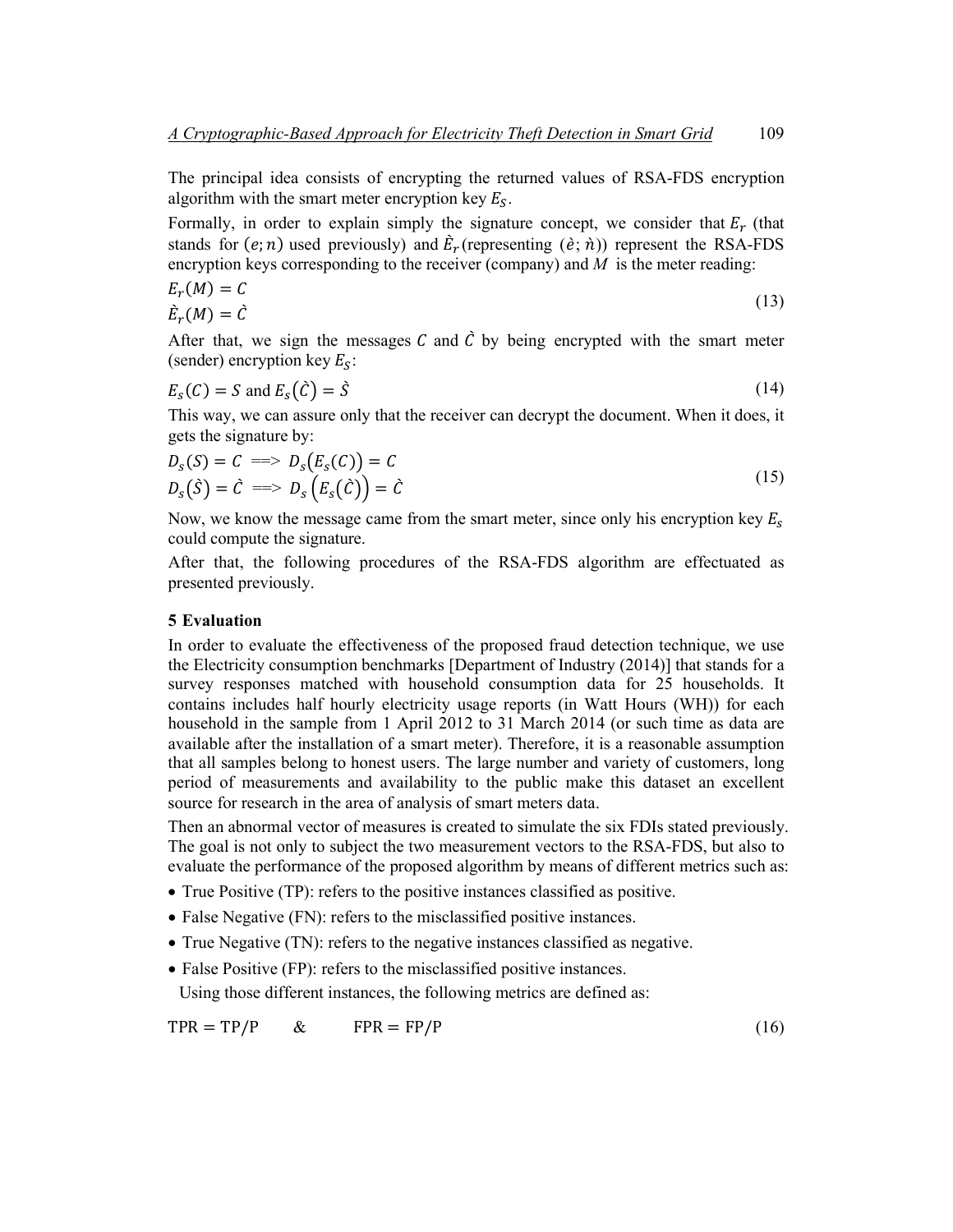Based on those two parameters (TPR, FPR), the ROC (Recipient operating characteristics) graph will be drawn in which TPR is plotted on the Y axis, and FPR is plotted on the X axis [Fawcett (2006)]. The ROC curve demonstrates a balance between the true classified class and the false alarm; in other words, it shows the classifier credibility. Hence, the more the TPR is higher and FPR is lower, the more the classifier is reliable, and inversely, the more the TPR is lower and the FPR is higher, the weaker the classifier becomes.

To obtain comprehensive evaluation results in the unbalanced dataset, we use the AUC (Area Under Curve) and MAP (Mean Average Precision) values mentioned in Zheng et al. [Zheng, Chen, Wang et al. (2018)]. The two evaluation criteria have been widely adopted in classification tasks. The AUC is defined as the area under the receiver operating characteristic (ROC) curve, which is the trace of the false positive rate and the true positive rate. Define the set of fraudulent users *F* as the positive class and benign users *B* as the negative class. The suspicion *Rank* is in ascending order according to the suspicion degree of the users. AUC can be calculated using *Rank* as in the following equation:

$$
AUC = \frac{\sum_{i \in F} Rank_i - \frac{1}{2}|F|(|F|+1)}{|F| * |B|}
$$
(17)

Let  $Y_k$  the number of electricity thieves who rank at top  $k$ , and define the precision  $P@k = \frac{Y_k}{k}.$ 

Given a certain number of N,  $MAP@N$  is the mean of  $P@k$  defined in the equation:

$$
MAP@N = \frac{\sum_{i=1}^{r} P@k_i}{r}
$$
\n
$$
(18)
$$

where r is the number of electricity thieves who rank in the top  $N$  and  $k_i$  is the position of the *i-th* electricity thieves. In this paper we use  $MAP@50$ .

#### **6 Experiments**

In the experimental section, we chose 1000 smart meter readings as a normal set, whereas the fraudulent vector contains also 6000 of miss-reported measurements representing all the six false data injection (FDI) possibilities stated previously such as the off-set FDI, cut-off point, percentage, zero consumption and low profile FDI. Moreover, this experiment takes into account the fraud in energy production (the negative reported values), not just the energy stolen as the previous paper cited. Remembering the FDM concept that stands for encoding the real amount of electricity measurement twice at first, meaning that the pertinent data representing the consumption profile are the two cryptograms flowing into the AMI. Regardless of the stage where the attack could occur (HAN, WAN or LAN), three fraudulent scopes are expected from adversaries by manipulating the first value, the second one or both of them. Hence, three scenarios are accordingly studied in this way in order to evaluate the FDS-RSA algorithm performance for all possibilities. Using the cryptographic parameters reported in Tab. 3, an excerpt of 30 statements is revealed in Tab. 4, reporting the results of the whole process of the presented detection technique, including 13 fraud vectors representing the three scenarios stated previously. Notice that the fraud vectors have been generated randomly to simulate a real situation that could occur at any stage between the household and the controller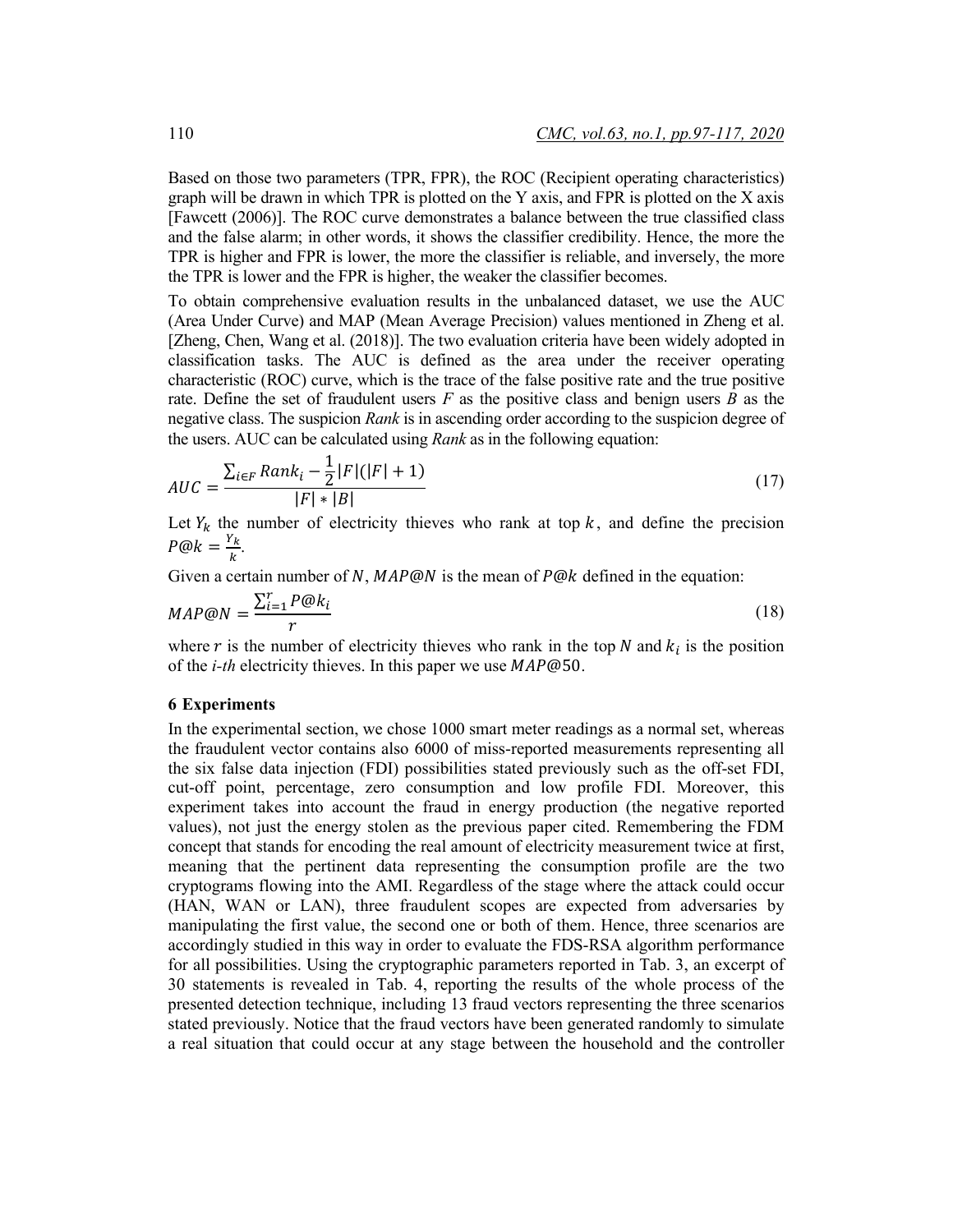(company). Recordings field stands for the smart meter readings; Code 1-1 and 1-2 stand for the two cryptograms obtained from the encryption phase at the consumer side; Code 2-1 and 2-2 represent the two received cryptograms at the utility side that will be decrypted to calculate the final communicated amount Decrypted 1 and 2; and finally the field Class shows the classification result of the received values where class '1' stands for the normal profile and class '0' represent the fraudulent behaviour.

|                       | <b>First keys</b> | <b>Second Keys</b> |  |
|-----------------------|-------------------|--------------------|--|
| <b>Encryption key</b> | 709               | 347                |  |
| <b>Decryption key</b> | 17805             | 299                |  |
| Modulo                | 33109             | 1191               |  |

**Table 3:** RSA keys

| <b>Recordings</b> | Code<br>$1-1$ | Code<br>$1-2$ |              | Code<br>$2 - 1$ | Code<br>$2 - 2$ | Decrypted 1 | Decrypted 2 | <b>Class</b>     |
|-------------------|---------------|---------------|--------------|-----------------|-----------------|-------------|-------------|------------------|
| 386               | 10504         | 188           |              | 10504           | 188             | 386         | 386         | 1                |
| 123               | 27666         | 117           |              | 27666           | 117             | 123         | 123         | 1                |
| 1786              | 9666          | 1159          |              | 7277            | 1090            | 26543       | 1111        | $\boldsymbol{0}$ |
| 655               | 14029         | 469           |              | 14029           | 469             | 655         | 655         | 1                |
| 398               | 16817         | 398           |              | 16817           | 398             | 398         | 398         | 1                |
| 354               | 20807         | 603           |              | 20807           | 603             | 354         | 354         | 1                |
| 1149              | 4368          | 678           |              | 4368            | 210             | 1149        | 303         | $\boldsymbol{0}$ |
| 436               | 29576         | 742           |              | 29576           | 742             | 436         | 436         | 1                |
| 1732              | 10902         | 409           |              | 2955            | 409             | 25063       | 541         | $\boldsymbol{0}$ |
| 1056              | 4670          | 165           |              | 4670            | 165             | 1056        | 1056        | 1                |
| 324               | 10155         | 57            |              | 10155           | 57              | 324         | 324         | 1                |
| 1034              | 27990         | 971           |              | 27990           | 971             | 1034        | 1034        | 1                |
| 1964              | 22008         | 1052          |              | 22008           | 1052            | 1964        | 773         | $\overline{0}$   |
| 1734              | 9303          | 1152          |              | 9303            | 1152            | 1734        | 543         | $\boldsymbol{0}$ |
| 1468              | 8474          | 688           |              | 8474            | 688             | 1468        | 277         | $\mathbf{0}$     |
| 580               | 8264          | 145           | Fraud vector | 8264            | $\,8\,$         | 580         | 62          | $\boldsymbol{0}$ |
| 305               | 30290         | 650           |              | 30290           | 650             | 305         | 305         | 1                |
| 1093              | 7291          | 346           |              | 7291            | 346             | 1093        | 1093        | 1                |
| 635               | 20593         | 59            |              | 20593           | 59              | 635         | 635         | 1                |
| 1418              | 25789         | 605           |              | 14321           | 454             | 23375       | 721         | $\boldsymbol{0}$ |
| 1136              | 4604          | 17            |              | 4604            | 17              | 1136        | 1136        | 1                |
| 236               | 9812          | 818           |              | 9812            | 818             | 236         | 236         | 1                |
| 1971              | 24947         | 111           |              | 24947           | 111             | 1971        | 780         | $\boldsymbol{0}$ |
| 1134              | 10606         | 192           |              | 214             | 108             | 15457       | 945         | $\boldsymbol{0}$ |
| 1105              | 14875         | 1123          |              | 14875           | 1123            | 1105        | 1105        | 1                |
| 480               | 9259          | 936           |              | 9259            | 936             | 480         | 480         | 1                |
| 1907              | 2036          | 746           |              | 2036            | 746             | 1907        | 716         | $\boldsymbol{0}$ |
| 1307              | 9351          | 179           |              | 9351            | 179             | 1307        | 116         | $\boldsymbol{0}$ |
| 350               | 18902         | 368           |              | 3197            | 358             | 14276       | 940         | $\boldsymbol{0}$ |
| 671               | 13157         | 677           |              | 13157           | 677             | 671         | 671         | 1                |

**Table 4:** RSA-FDS demonstration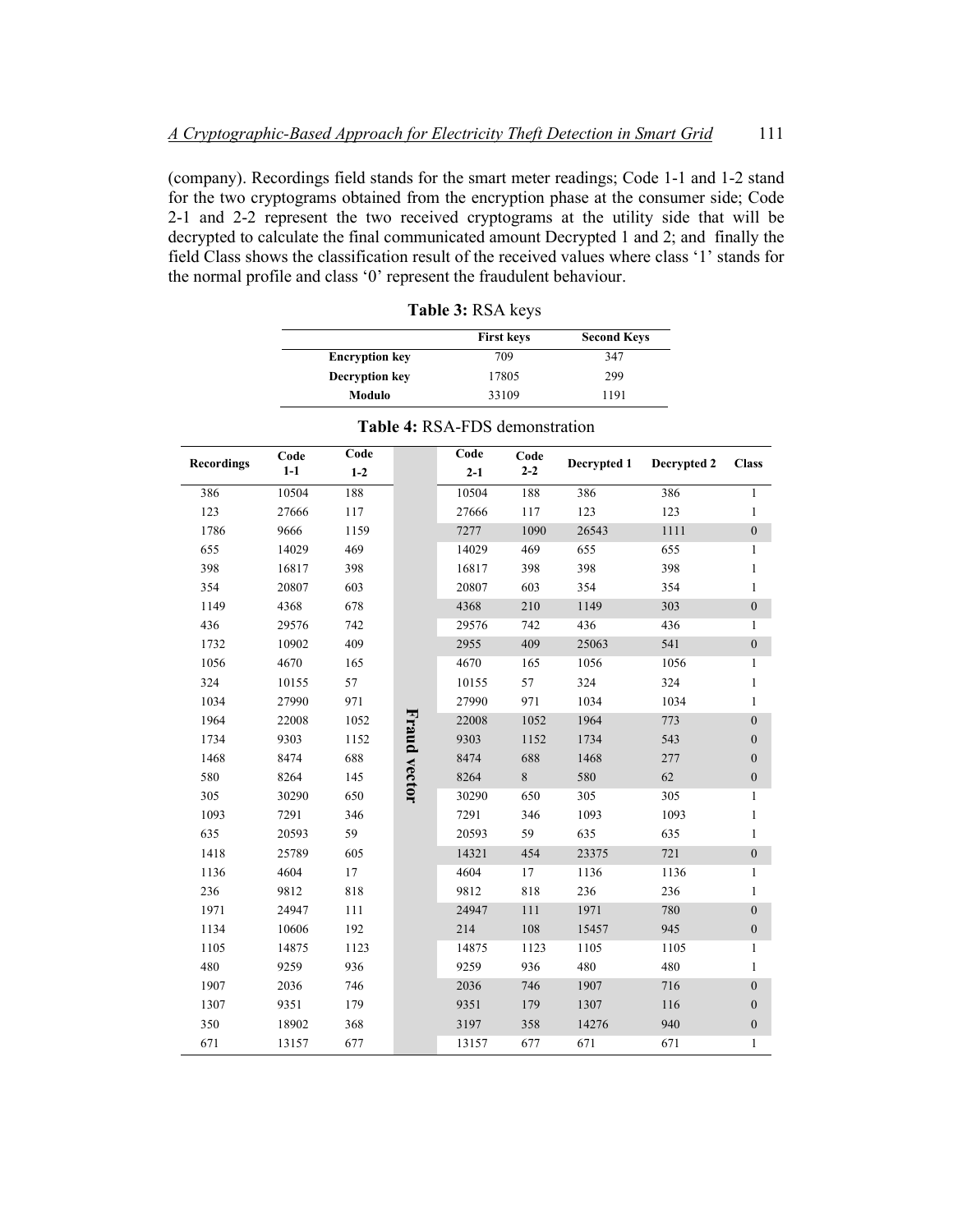| <b>Recordings</b> | $Code$ 1-1 | Code<br>1-2 | Code<br>$2 - 1$ |  | Code 2-2 Decrypted 1 Decrypted 2 Class |  |
|-------------------|------------|-------------|-----------------|--|----------------------------------------|--|
| 1820              | 650        | 812         |                 |  |                                        |  |
|                   |            |             |                 |  |                                        |  |

**Table 6:** Zero consumption fix

**Table 5:** Zero consumption confusion

| <b>rapic 0.</b> <i>E</i> CTO CONSUMPTION 11A |       |             |                 |  |                 |                 |                  |                  |       |
|----------------------------------------------|-------|-------------|-----------------|--|-----------------|-----------------|------------------|------------------|-------|
| <b>Recordings</b>                            | Amend | Code<br>1-1 | Code<br>$1 - 2$ |  | Code<br>$2 - 1$ | Code<br>$2 - 2$ | <b>Decrypted</b> | <b>Decrypted</b> | Class |
| 1820                                         |       | 1650        | 812             |  |                 |                 |                  |                  |       |
|                                              | 6000  | 7370        | 23906           |  | 7370            | 23906           | 6000             | 6000             |       |

Although, the RSA-FDS is able to detect any kinds of FDI cited previously whether the target of the attack is stated in the first, second or third scenario, the proposed algorithm fails in detecting the zero-consumption FDI, where adversaries 'goal' is to erase the real communicated amount to report zero consumption amount.

As we can spot from Tab. 5, the two recordings were classified as normal consumption patterns in spite of the zero consumption attack that targets the first vector. So the proposed detector misclassifies the real zero readings from the zero consumption attack. To get rid of this shortcoming, before the encryption processes, the real zero electricity measurements will be raised by " $A_{max}$ ", which represents the multiple of the maximum reported value that will never be reached at any time. For example, the maximum value in the dataset is 2000 kwh, so the  $A_{max}$ =6000 kwh. Inversely, after decrypting the received cryptograms, if the results are equal to the predefined threshold *Amax*, that amount will be decreased to find finally the real zero amount of electricity consumption. And the received cryptograms that report zero values will be classified as abnormal consumption profile.

Tab. 6 clarifies the solution of the zero consumption confusion by setting two different cases where the first recording is subjected to a zero consumption attack, and the second one reports a real zero amount of electricity consumption. It is clear that the ambiguity is elucidated when the reported smart meter readings are well classified.

After performing the RSA-FDS on the full data set including the fraud vector that simulates the three scenarios with all the FDI cited previously, the results are as illustrated RSA-FDS performance metrics presented in Tab. 7.

| <b>Table 7: RSA-FDS Performance Metrics</b> |            |                   |                   |  |  |  |  |
|---------------------------------------------|------------|-------------------|-------------------|--|--|--|--|
| Metrics $(\% )$                             | Scenario 1 | <b>Scenario 2</b> | <b>Scenario 3</b> |  |  |  |  |
| <b>TPR</b>                                  | 100        | 100               | 100               |  |  |  |  |
| <b>FPR</b>                                  | 0          | $\theta$          | $\theta$          |  |  |  |  |
| Accuracy                                    | 100        | 100               | 100               |  |  |  |  |
| <b>AUC</b>                                  | 100        | 100               | 100               |  |  |  |  |
| MAP@50                                      | 100        | 100               | 100               |  |  |  |  |

# **7 Results and discussion**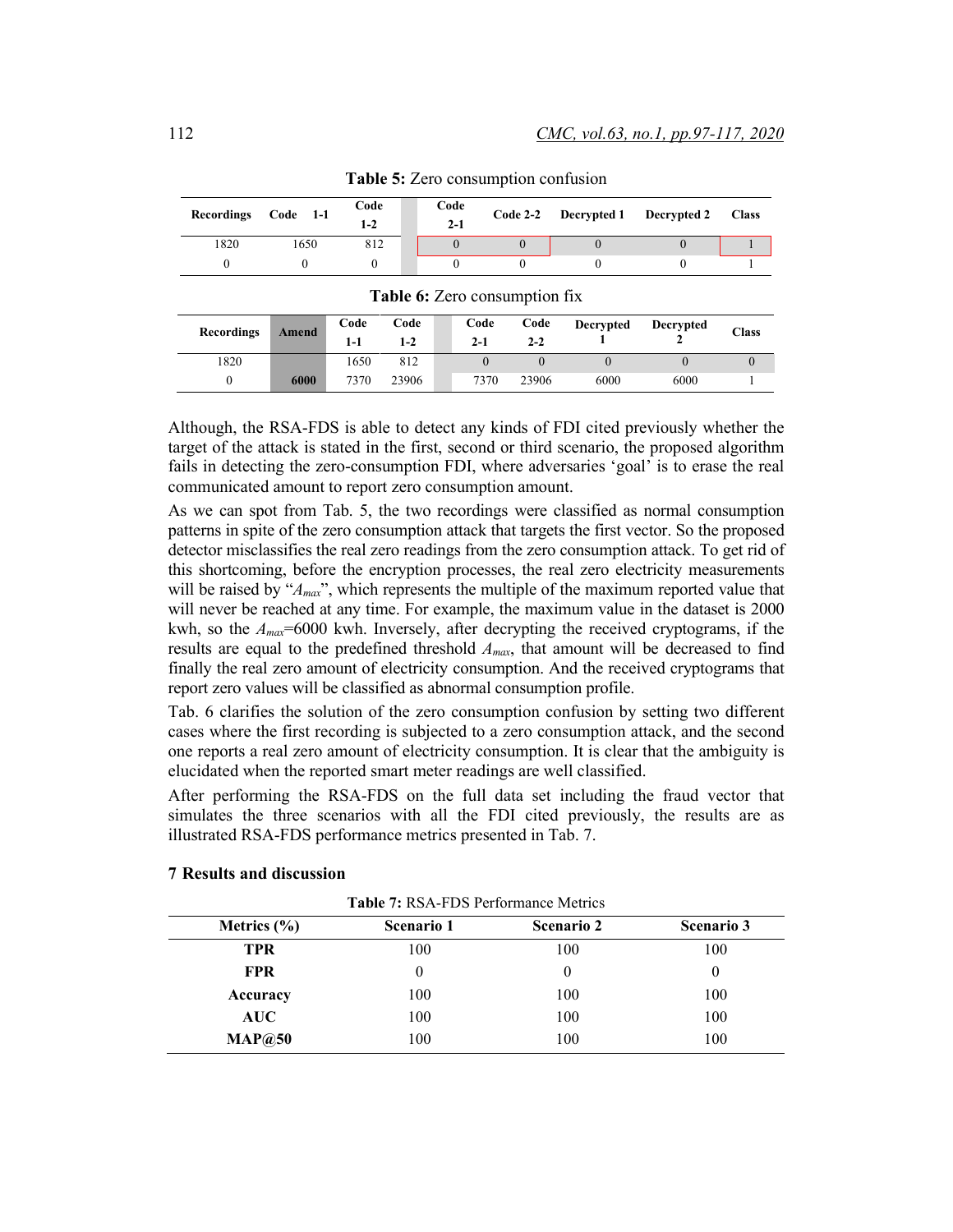Great results are reported by applying the RSA-FDS in various fraudulent windows. The experimented dataset that is subjected to different FDI attacks is examined in order to check the performance of the proposed detection algorithm. In the FDM context, the goal is successfully reached when the normal smart meter readings are correctly classified (TPR=100%). In the meantime, the false alarms (FPR=0%) are avoided, meaning that any fraudulent manipulations are correctly classified as abnormal profiles of electricity consumption.

Furthermore, one serious concern confronted in previous works based in machine learning schemes [Jokar, Arianpoo and Leung (2016); Kosek (2016); Liu and Hu (2016); Ozay, Esnaola, Vural et al. (2016); Zanetti, Jamhour, Pellenz et al. (2016); Zheng, Yang, Niu et al. (2017); Zheng, Chen, Wang et al. (2018)], is the indispensable prior data required for the classifiers' training. Those should be as significant as possible so that they entirely present the consumers' profiles. Knowing that one consumer may present more consumption profiles according to period of day (the peak hours), weekends, holidays and seasons. In fact, it complicates the task of harmonizing different consumption windows in one training set. It is very difficult, if not impossible, to do so in reality in terms of a practical view of the obtained results in the proposed context.

One more challenge in the machine learning algorithm, is the sudden changes in normal consumption profiles because of the introduction of new appliances, or shutting down a functioning one. These behaviours could generally infer on the algorithm accuracy by classifying this new consumption patterns as abnormal which increases the false alarms [Zanetti, Jamhour, Pellenz et al. (2017)]. This constraint does not infer on the RSA-FDS algorithm at all, because it treats the real instantaneous reading neglecting any other prior data. Furthermore, the privacy is highly protected in the proposed approach comparing with the existing works, thanks to the RSA cryptographic advantages.

Tab. 8 illustrates a comparative frame of the RSA-FDS approach with the best works in that field.

Fig. 5 demonstrates a comparative illustration between the proposed RSA-FDS technic with the best knowing machine learning based FDS approaches. The most popular SVM algorithm is qualified as an supervised learning approach that performs a good results [Jokar, Arianpoo and Leung (2016)], meanwhile, an unsupervised technics is applied in Zanetti et al. [Zanetti, Jamhour, Pellenz et al. (2017)] in which the well-known FCM (fuzzy c-mean) algorithm outperforms other clustering methods in that field.

The average results of SVM approach shows that the false alarms are slightly important comparing with the FCM and RSA-FDS, which could be linked with the short changes in the normal consumption profiles, that happens with the introduction of new appliance into household, or removing an existing one as discussed previously. The FPR has decreased with the [Zanetti, Jamhour, Pellenz et al. (2017)] proposition to 7%, that introduced the short lived (SL) patterns with the FCM clustering algorithm which improves the robustness against normal changing profiles.

The proposed RSA-FDS algorithm outperforms the existing technics by removing the false alarms, because it does not care about any disturbing in the electricity consumption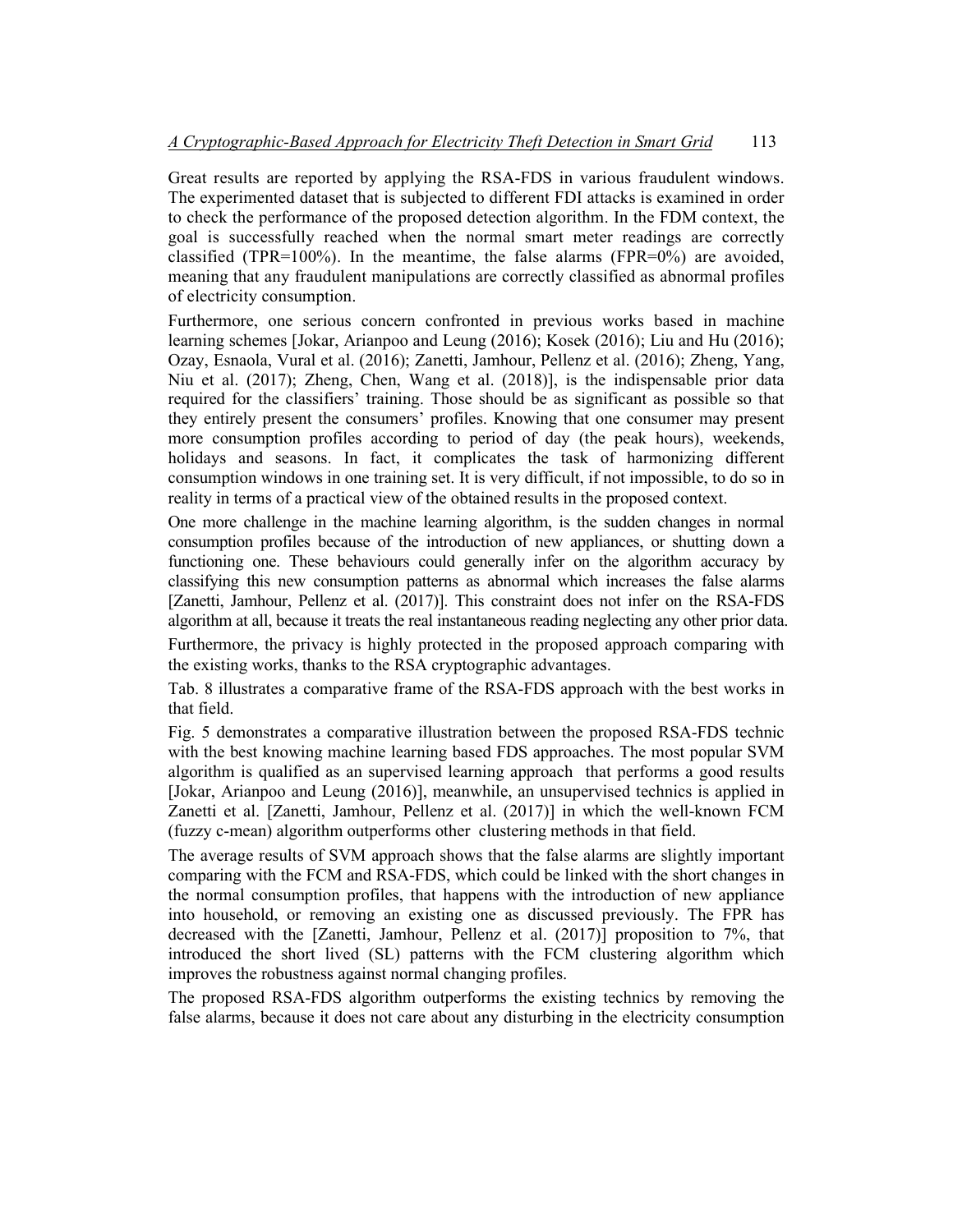profiles, hence, the only required data is just the instantaneous reading to find whether the real amount has been altered or no.

By means of the RSA-FDS, the confronted limits are successfully surpassed due to the FDM simplicity conception which does not require any prior data in order to perform the detection task. Moreover, the presented algorithm is able to detect any kinds of fraudulent attempts that may take place in any stage after recording the electricity consumption amount. One more benefit is that the original data still remain disguised when flowing through the AMI networks. It is impossible to guess the real amount without being decrypted. So, adversaries' attack objectives will very unlikely be reached with the FDM concept.

However, our technic discards the case where the energy fraud has occurred physically, or before reporting the real smart meter reading (e.g., shutting down the smart meter), that is will be the purpose of the future works.



**Figure 5:** Metrics performances comparison between FCM, SVM and RSA-FDS

| <b>Parameters</b>                                | Wide & Deep CNN<br>[Zheng, Yang, Niu<br>et al. (2017)] | SVM [Jokar,<br>Arianpoo and<br>Leung $(2016)$ | [Zanetti,<br><b>Jamhour, Pellenz</b><br>et al. $(2017)$ ] | <b>RSA-FDS</b>           |
|--------------------------------------------------|--------------------------------------------------------|-----------------------------------------------|-----------------------------------------------------------|--------------------------|
| <b>FPR</b>                                       | NA.                                                    | 0.11                                          | 2.7                                                       | $\bf{0}$                 |
| <b>ACC</b>                                       | NA.                                                    | 0.94                                          | 87.1                                                      | 1                        |
| MAP@50                                           | 0.94                                                   | NA.                                           | NA.                                                       | 1                        |
| <b>AUC</b>                                       | 0.78                                                   | NA.                                           | NA.                                                       | 1                        |
| <b>Detection delay</b>                           | daily                                                  | daily                                         | Daily-weekly                                              | <b>Instantaneous</b>     |
| Required prior data                              | high                                                   | high                                          | low                                                       | No required<br>data      |
| <b>Privacy preservation</b>                      | medium                                                 | low                                           | high                                                      | <b>Extremely</b><br>high |
| Robustness against<br>normal changing<br>pattern | low                                                    | low                                           | medium                                                    | <b>Extremely</b><br>high |

**Table 8:** Comparison with related works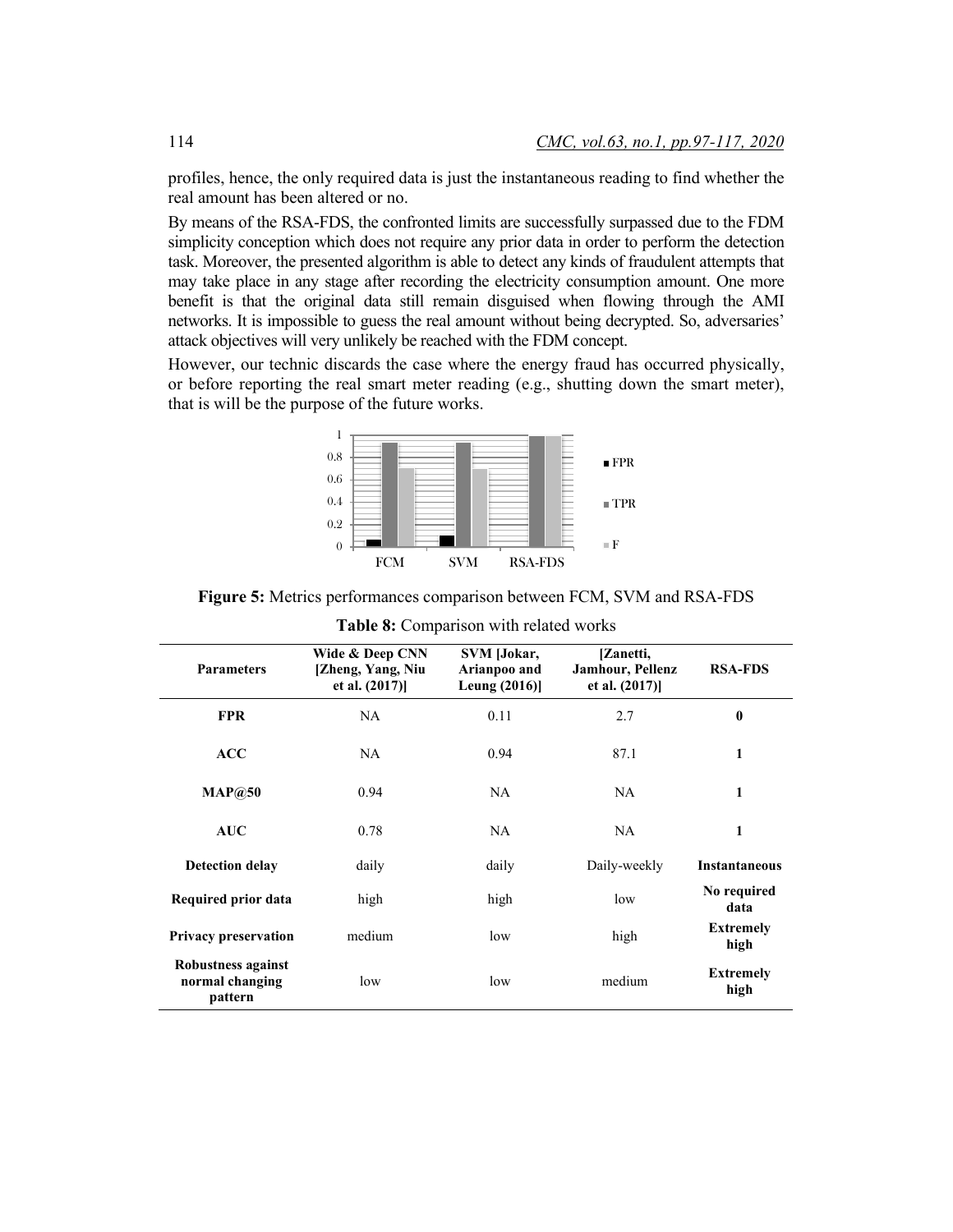### **8 Conclusion**

Numerous approaches have been performed aiming to combat electricity fraud in smart grid; hence, machine learning algorithms were widely applied in that context given their capability and performance in the classification of consumer's profiles, thus leading to the detection of abnormal behaviour in electricity consumption. However, the learning process requires prior data in order to build a meaningful learning database that should be able to dominate the client pattern variation over time. In fact, this task represents a serious challenge to researchers. This paper offers an opportunistic frame by introducing a new FDM concept using only the instantaneous measurement of electricity conception as data require. This approach stands for encrypting the smart meter recordings twice before they are sent to the utility, where they will be decrypted and checked to verify the correctness of the communicated values. Benefiting from its robustness and strength against hacking, the RSA algorithm is applied in this way to develop the Fraud Detection System (RSA-FDS). Any kind of fraud attempts aiming at illegal manipulation of the communicated data have been successfully detected where the FPR=0% with a precision=100%. The RSA-FDS' simplicity of conception and its exemplary results highlight the fact that it is one of the most promoted approaches performed in the real world.

**Conflicts of Interest:** The authors declare that they have no conflicts of interest to report regarding the present study.

#### **References**

**Abreua, J.; Pereira, F.; Ferrão, P.** (2012): Using pattern recognition to identify habitual behavior in residential electricity consumption. *Energy And Buildings*, vol. 49, pp. 479-487.

**Ahmad, T.; Chen, H.; Wang, J.; Guo, Y.** (2018): Review of various modeling techniques for the detection of electricity theft in smart grid environment. *Renewable And Sustainable Energy Reviews*, vol. 82, pp. 2916-2933.

**Batista, N. C.; Melício, R.; Mendes, V. M. F.** (2014): Layered smart grid architecture approach and field tests by zigbee technology. *Energy Conversion And Management*, vol. 88, pp. 49-59.

**Bian, D.; Kuzlu, M.; Pipattanasomporn, M.; Rahman, S.** (2014): Analysis of communication schemes for advanced metering infrastructure (ami). *IEEE PES General Meeting Conference & Exposition*, pp. 1-5.

**Chen, P. Y.; Yang, S.; McCann, J. A.; Lin, J.; Yang, X.** (2015): Detection of false data injection attacks in smart-grid systems. *IEEE Communications Magazine*, vol. 53,no. 2, pp. 206-213.

**Department of Industry, I. a. S.** (2014): Electricity consumption benchmarks. http://data.gov.au/dataset/0f3d60db-bd63-419e-9cd9-0a663f3abbc9.

**Diffie, W.; Hellman, M.** (1976): New directions in cryptography. *IEEE Transactions On Information Theory*, vol. 22, no. 6, pp. 644-654.

**Fawcett, T.** (2006): An introduction to roc analysis. *Pattern Recognition Letters*, vol. 27, no. 8, pp. 861-874.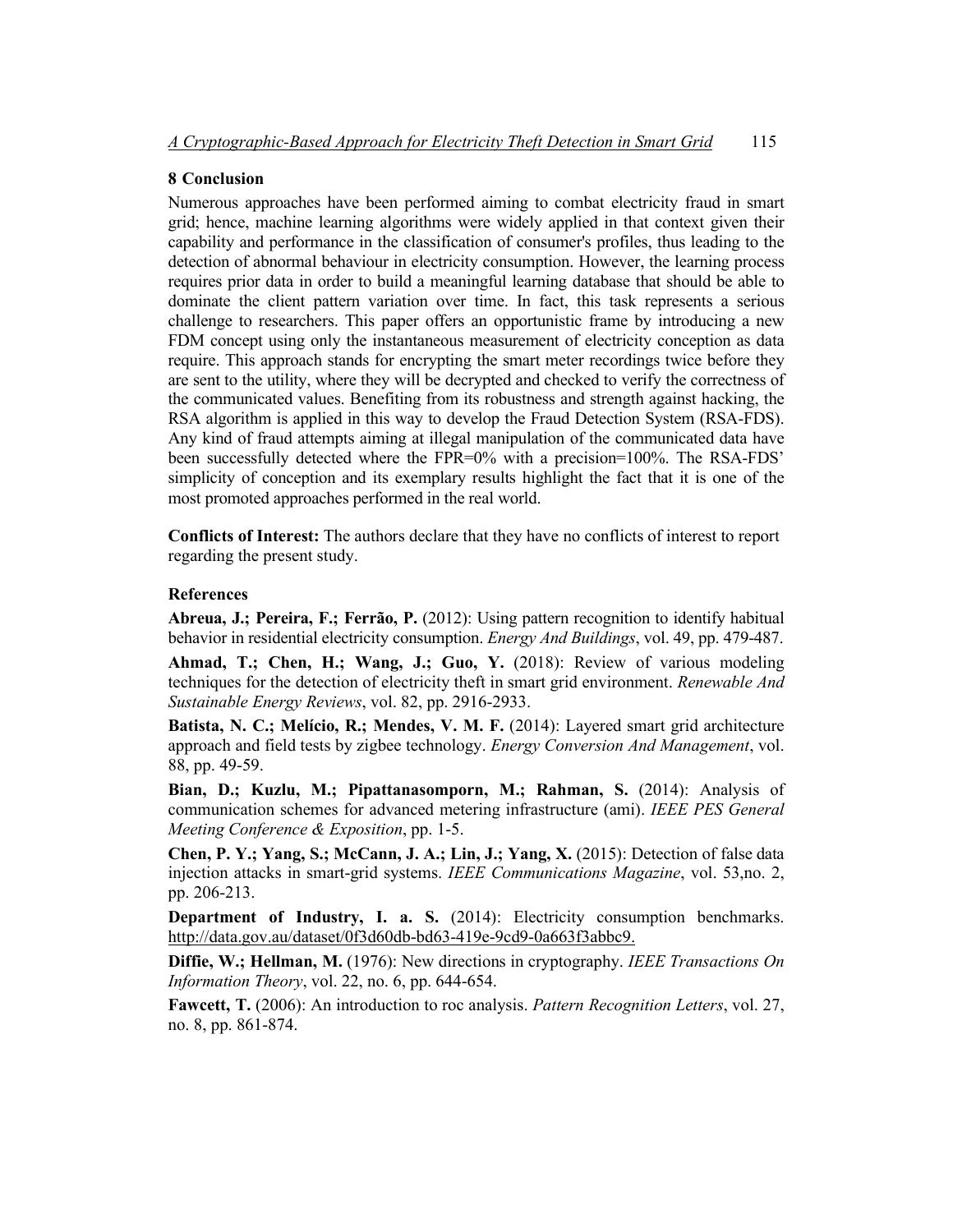Han, W.; Xiao, Y. (2017): A novel detector to detect colluded non-technical loss frauds in smart grid. *Computer Networks*, vol. 117, pp. 19-31.

**Huang, Y.; Tang, J.; Cheng, Y.; Li, H.; Campbell, K. A. et al.** (2014): Real-time detection of false data injection in smart grid networks: an adaptive cusum method and analysis. *IEEE Systems Journal*, vol. 10, no. 2, pp. 532-543.

**Jian, R.; Lu, R.; Wang, Y.; Luo, J.; Shen, C. et al.** (2014): Energy-theft detection issues for advanced metering infrastructure in smart grid. *Tsinghua Science And Technology*, vol. 19, no. 2, pp. 105-120.

**Jokar, P.; Arianpoo, N.; Leung, V. C.** (2016): Electricity theft detection in ami using customers' consumption patterns. *IEEE Transactions On Smart Grid*, vol. 7, no. 1, pp. 216-226.

**Khorshidi, R.; Shabaninia, F.** (2015): A new method for detection of fake data in measurements at smart grids state estimation. *IET Science Measurement & Technology*, vol. 9, no. 6, pp. 765-773.

**Kosek, A. M.** (2016): Contextual anomaly detection for cyber-physical security in smart grids based on an artificial neural network model. *Joint Workshop on Cyber-Physical Security and Resilience in Smart Grids (CPSR-SG)*, pp. 1-6.

**Kosut, J. P.; Santomauro, F.; Jorysz, A.; Fern´andez, A.; Lecumberry, F. et al.** (2015): Abnormal consumption analysis for fraud detection: Ute-udelar joint efforts. *IEEE PES Innovative Smart Grid Technologies Latin America (ISGT LATAM)*, pp. 887-892.

**Liu, Y.; Hu, S.** (2016): Cyberthreat analysis and detection for energy theft in social networking of smart homes. *IEEE Transactions On Computational Social Systems*, vol. 2, no. 4, pp. 148-158.

**LLC, N. G.** (2015): Emerging markets smart grid: outlook 2015. Northeast Group, LLC.

**Mahmud, R.; Vallakati, R.; Mukherjee, A.; Ranganathan, P.; Nejadpak, A.** (2015): A survey on smart grid metering infrastructures: threats and solutions. *IEEE International Conference on Electro/Information Technology*, pp. 386-391.

**Milanov, E.** (2009): The rsa algorithm. RSA Laboratories.

**Nasim, B. M.; Jelena, M.; Vojislav, B. M.; Hamzeh, K.** (2014): A framework for intrusion detection system in advanced metering infrastructure. *Security and Communication Networks*, vol. 7, no. 1, pp. 195-205.

**Ozay, M.; Esnaola, I.; Vural, F. T. Y.; Kulkarni, S. R.; Poor, H. V.** (2016): Machine learning methods for attack detection in the smart grid. *IEEE Transactions On Neural Networks and Learning Systems*, vol. 27, no. 8, pp. 1773-1786.

**Skopik, F.; Ma, Z.** (2012): Attack vectors to metering data in smart grids under security constraints. *Computer Software and Applications Conference Workshops (COMPSACW)*, pp. 134-139.

**Tariq, M.; Poor, H. V.** (2016): Electricity theft detection and localization in grid-tied microgrids. *IEEE Transactions On Smart Grid*, vol. 9, no. 3, pp. 1920-1929.